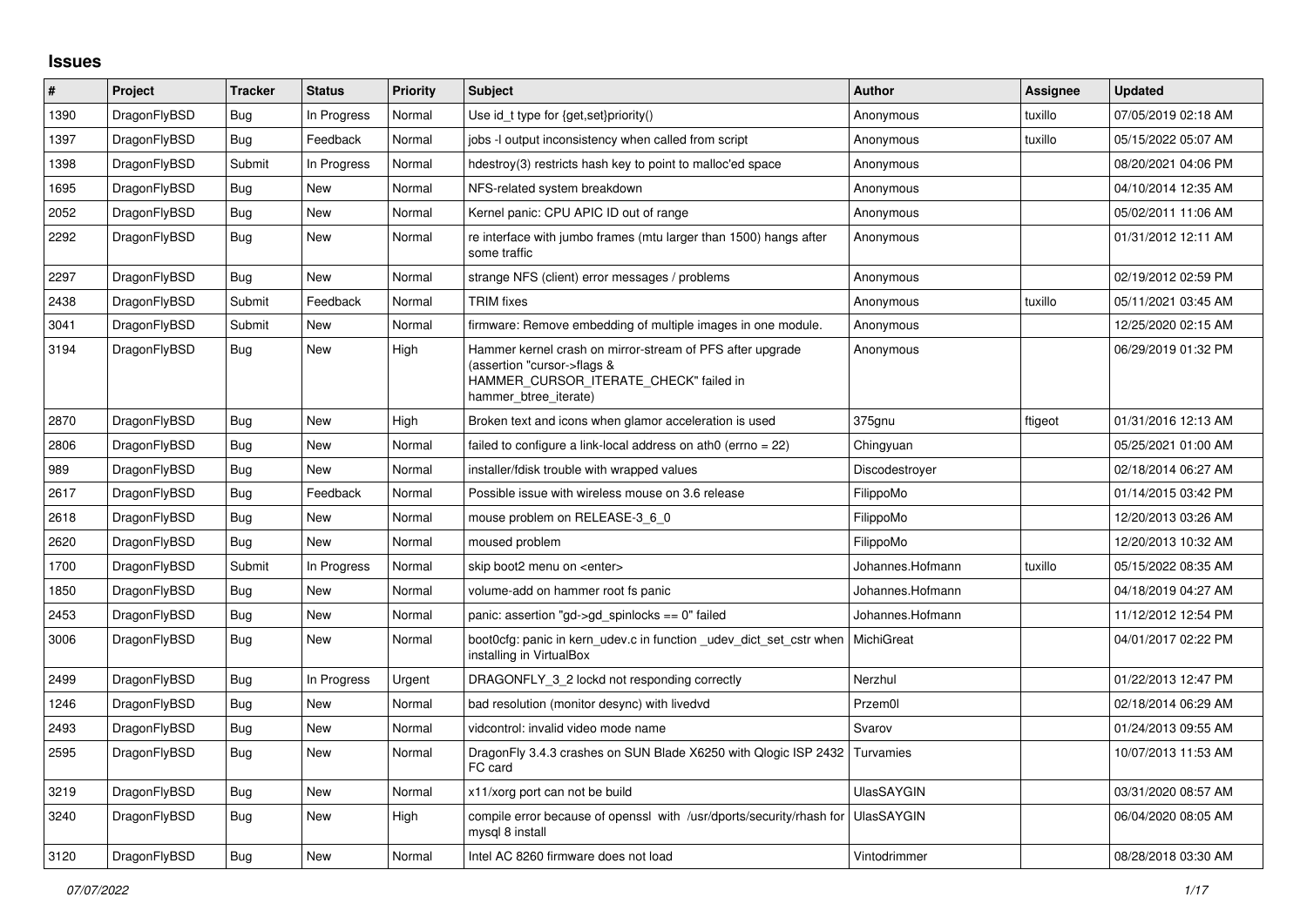| $\#$ | Project      | <b>Tracker</b> | <b>Status</b> | <b>Priority</b> | Subject                                                                                                                      | <b>Author</b>      | Assignee | <b>Updated</b>      |
|------|--------------|----------------|---------------|-----------------|------------------------------------------------------------------------------------------------------------------------------|--------------------|----------|---------------------|
| 2852 | DragonFlyBSD | Bug            | New           | Normal          | Hammer File System - hangs on undo during system boot / mount -<br>will not recover on DragonFlyBSD newer than 3.6.0         | abale              |          | 05/11/2021 04:07 AM |
| 1941 | DragonFlyBSD | Bug            | New           | Normal          | wlan config crash                                                                                                            | abandon.every.hope |          | 12/24/2010 07:54 PM |
| 2250 | DragonFlyBSD | <b>Bug</b>     | New           | Normal          | Kernel panic                                                                                                                 | adamk              |          | 11/23/2018 01:10 AM |
| 3299 | DragonFlyBSD | Bug            | In Progress   | Normal          | DragonFlyBSD reports utterly wrong uptime (most of the time, right<br>after booting in)                                      | adrian             |          | 11/11/2021 01:43 PM |
| 3300 | DragonFlyBSD | Bug            | New           | Normal          | Running Xvnc from TigerVNC package through the INETD daemon<br>in TCP WAIT mode fails hard                                   | adrian             |          | 01/08/2022 04:25 AM |
| 3301 | DragonFlyBSD | Bug            | New           | Normal          | Gkrellm from the packages is not showing logged in users in main<br>window, logged in users always $== 0$                    | adrian             |          | 01/08/2022 04:24 AM |
| 2210 | DragonFlyBSD | Bug            | <b>New</b>    | Normal          | Bugtracker cannot assign default project for new users                                                                       | ahuete.devel       |          | 11/17/2011 11:30 AM |
| 1824 | DragonFlyBSD | Bug            | Feedback      | Normal          | kernel panic, x86, 2.7.3.859.ge5104                                                                                          | akirchhoff135014   |          | 03/10/2013 07:49 AM |
| 1714 | DragonFlyBSD | Bug            | New           | Low             | hwpmc                                                                                                                        | alexh              | swildner | 08/18/2012 02:03 PM |
| 1921 | DragonFlyBSD | Bug            | In Progress   | Normal          | we miss mlockall                                                                                                             | alexh              | tuxillo  | 06/18/2022 04:08 AM |
| 2329 | DragonFlyBSD | Bug            | New           | Normal          | ibm x3550 & acpi                                                                                                             | ano                |          | 06/03/2014 11:37 AM |
| 2520 | DragonFlyBSD | Bug            | New           | Normal          | panic: assertion "IS_SERIALIZED((ifp->if_serializer))" failed in<br>if_default_serialize_assert at /usr/src/sys/net/if.c:437 | ano                |          | 03/09/2013 12:14 AM |
| 2877 | DragonFlyBSD | Bug            | New           | Low             | sed fails when working with UTF-8 locale and non-UTF symbols                                                                 | arcade@b1t.name    |          | 12/30/2015 11:20 AM |
| 2878 | DragonFlyBSD | Bug            | <b>New</b>    | Low             | [fix] CCVER problem when using clang and cpu extensions<br>(intrinsics)                                                      | arcade@b1t.name    |          | 06/24/2016 04:25 AM |
| 2882 | DragonFlyBSD | Bug            | <b>New</b>    | Low             | bridge sends packets from individual interfaces                                                                              | arcade@b1t.name    |          | 01/09/2016 12:43 PM |
| 3209 | DragonFlyBSD | Bug            | New           | Normal          | svc has some minor bugs                                                                                                      | arcade@b1t.name    |          | 10/24/2019 09:08 AM |
| 3278 | DragonFlyBSD | Bug            | New           | Normal          | Second screen image is distorted                                                                                             | arcade@b1t.name    |          | 07/10/2021 03:36 AM |
| 3311 | DragonFlyBSD | Bug            | New           | Low             | TrueCrypt support may cause kernel crash                                                                                     | arcade@b1t.name    |          | 04/29/2022 06:19 AM |
| 1148 | DragonFlyBSD | Bug            | In Progress   | Low             | BCM4311 wireless network adapter detected but not functional                                                                 | archimedes.gaviola |          | 05/11/2021 04:00 AM |
| 2107 | DragonFlyBSD | Bug            | New           | Normal          | 2.10.1 sata dvd drive issue                                                                                                  | ausppc             |          | 07/31/2011 08:41 PM |
| 331  | DragonFlyBSD | <b>Bug</b>     | In Progress   | Normal          | ftpsesame (aka Bridging S01E03)                                                                                              | bastyaelvtars      |          | 03/09/2013 12:28 PM |
| 3132 | DragonFlyBSD | Bug            | New           | Low             | unifdef mined                                                                                                                | bcallah            |          | 04/26/2018 08:34 PM |
| 1718 | DragonFlyBSD | Bug            | Feedback      | Normal          | IDE disk drive not detected by x86 64 2.6.1 Live CD                                                                          | bcox               |          | 11/27/2021 08:25 AM |
| 3281 | DragonFlyBSD | Bug            | <b>New</b>    | Normal          | Crash after leaving unattended for a while                                                                                   | bhaible            |          | 07/10/2021 03:32 AM |
| 3282 | DragonFlyBSD | <b>Bug</b>     | New           | Normal          | unexpected errno value from fopen()                                                                                          | bhaible            |          | 07/10/2021 03:34 AM |
| 3283 | DragonFlyBSD | <b>Bug</b>     | New           | Normal          | mknodat() cannot create FIFOs                                                                                                | bhaible            |          | 07/10/2021 03:34 AM |
| 3284 | DragonFlyBSD | <b>Bug</b>     | New           | Normal          | Wrong towlower() result for U+038A                                                                                           | bhaible            |          | 07/10/2021 03:34 AM |
| 1882 | DragonFlyBSD | <b>Bug</b>     | New           | Low             | Idea for handling new USB vendor/device codes                                                                                | bmk                |          | 10/20/2010 12:15 PM |
| 3101 | DragonFlyBSD | <b>Bug</b>     | New           | Low             | PFI CGI install not working in dragonflybsd 5.0.1 USB install                                                                | bnegre82           |          | 05/11/2021 04:14 AM |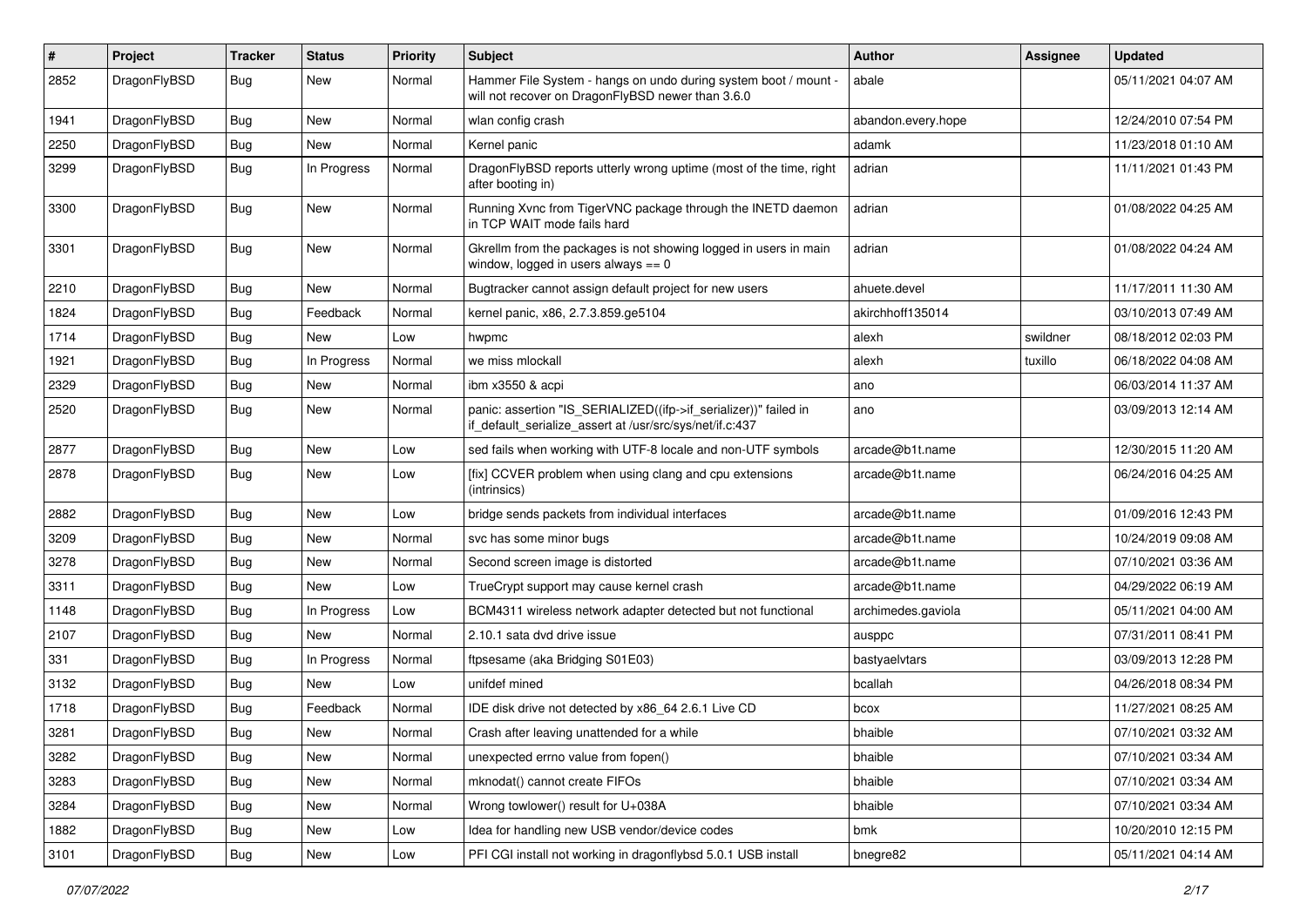| $\sharp$ | Project      | <b>Tracker</b> | <b>Status</b> | <b>Priority</b> | Subject                                                                                                       | <b>Author</b> | Assignee | <b>Updated</b>      |
|----------|--------------|----------------|---------------|-----------------|---------------------------------------------------------------------------------------------------------------|---------------|----------|---------------------|
| 3110     | DragonFlyBSD | Bug            | New           | Normal          | crash with ipfw3 under load                                                                                   | bnegre82      |          | 12/09/2017 06:22 AM |
| 1594     | DragonFlyBSD | Bug            | <b>New</b>    | Normal          | Kernel panic during boot from Live CD on Dell E6400                                                           | bodie         |          | 05/11/2021 03:54 AM |
| 1521     | DragonFlyBSD | Bug            | Feedback      | Normal          | amd64 2.4 livecd won't mount root at boot                                                                     | bolapara      |          | 01/28/2018 03:45 AM |
| 2115     | DragonFlyBSD | Bug            | New           | Normal          | [msk] system freeze after receive some paquet                                                                 | bsdsx         |          | 08/22/2011 10:22 AM |
| 725      | DragonFlyBSD | Bug            | In Progress   | Low             | 'make distribution' fails w/'ro' /usr/obj                                                                     | c.turner      |          | 03/09/2013 01:01 PM |
| 2265     | DragonFlyBSD | Bug            | <b>New</b>    | Normal          | mbsrtowcs does not properly handle invalid mbstate_t in ps                                                    | c.turner1     | swildner | 01/10/2012 07:56 PM |
| 2319     | DragonFlyBSD | <b>Bug</b>     | New           | Normal          | crypt/passwd forward compat                                                                                   | c.turner1     |          | 02/28/2012 12:39 PM |
| 1618     | DragonFlyBSD | <b>Bug</b>     | Feedback      | Normal          | collision for 'struct pmap' when using RPC and <sys user.h=""></sys>                                          | carenas       |          | 05/11/2021 04:05 AM |
| 3143     | DragonFlyBSD | <b>Bug</b>     | <b>New</b>    | Normal          | assertion "0" failed in hammer2 inode xop chain sync                                                          | cbin          |          | 07/18/2018 12:50 PM |
| 2858     | DragonFlyBSD | <b>Bug</b>     | New           | Low             | Installer "Local or UTC" question should have "No" selected by<br>default.                                    | cgag          |          | 12/02/2015 01:18 PM |
| 2859     | DragonFlyBSD | Bug            | New           | Low             | Installer configuration menu always highlights "Select timezone", no<br>matter which step was last completed. | cgag          |          | 12/02/2015 01:54 PM |
| 3139     | DragonFlyBSD | <b>Bug</b>     | New           | Normal          | USB Mouse Does Not Work in DragonflyBSD guest on VirtualBox                                                   | chiguy1256    |          | 06/24/2018 10:14 PM |
| 3280     | DragonFlyBSD | <b>Bug</b>     | New           | Normal          | KMS console and i915(4) not working in 6.0                                                                    | cmusser       |          | 07/10/2021 03:35 AM |
| 2735     | DragonFlyBSD | <b>Bug</b>     | New           | Urgent          | iwn panics SYSSASSERT                                                                                         | cnb           |          | 05/11/2021 03:55 AM |
| 2736     | DragonFlyBSD | <b>Bug</b>     | New           | High            | kernel panics on acpi_timer_probe function                                                                    | cnb           |          | 05/11/2021 03:55 AM |
| 1481     | DragonFlyBSD | <b>Bug</b>     | Feedback      | Normal          | panic: assertion: kva_p(buf) in soopt_from_kbuf (after ipfw pipe<br>show, 2.2.1-R)                            | combiner      |          | 05/11/2021 04:01 AM |
| 341      | DragonFlyBSD | <b>Bug</b>     | <b>New</b>    | Normal          | Vinum erroneously repors devices as busy                                                                      | corecode      | swildner | 01/21/2012 04:50 AM |
| 731      | DragonFlyBSD | <b>Bug</b>     | New           | Normal          | system freeze on "slice too large"                                                                            | corecode      | tuxillo  | 06/25/2022 04:01 AM |
| 742      | DragonFlyBSD | <b>Bug</b>     | In Progress   | Normal          | umount problems with multiple mounts                                                                          | corecode      | tuxillo  | 06/25/2022 04:02 AM |
| 781      | DragonFlyBSD | <b>Bug</b>     | In Progress   | Normal          | fdisk uses wrong geometry on usb flash drives                                                                 | corecode      | tuxillo  | 05/11/2021 03:50 AM |
| 847      | DragonFlyBSD | <b>Bug</b>     | Feedback      | Normal          | processes getting stuck on mount point                                                                        | corecode      | tuxillo  | 05/11/2021 03:50 AM |
| 901      | DragonFlyBSD | <b>Bug</b>     | Feedback      | Normal          | route show needs to get data from all cpus                                                                    | corecode      | tuxillo  | 05/11/2021 03:50 AM |
| 911      | DragonFlyBSD | <b>Bug</b>     | Feedback      | Normal          | kidload/kernel linker can exceed malloc reserve and panic system                                              | corecode      | tuxillo  | 05/11/2021 03:51 AM |
| 1030     | DragonFlyBSD | <b>Bug</b>     | In Progress   | Normal          | msdosfs umount panic                                                                                          | corecode      | tuxillo  | 05/11/2021 03:51 AM |
| 1198     | DragonFlyBSD | <b>Bug</b>     | New           | High            | DDB loops panic in db_read_bytes                                                                              | corecode      | tuxillo  | 05/11/2021 03:51 AM |
| 1287     | DragonFlyBSD | Bug            | Feedback      | Normal          | altq configuration doesn't work                                                                               | corecode      | tuxillo  | 05/11/2021 03:51 AM |
| 1307     | DragonFlyBSD | <b>Bug</b>     | In Progress   | Normal          | hammer tid -2 shows unexpected result                                                                         | corecode      |          | 10/18/2016 05:29 PM |
| 1440     | DragonFlyBSD | <b>Bug</b>     | <b>New</b>    | Normal          | ptrace/gdb doesn't work after process blocks SIGTRAP                                                          | corecode      | tuxillo  | 05/11/2021 03:52 AM |
| 1442     | DragonFlyBSD | <b>Bug</b>     | New           | Normal          | blocking SIGSEGV and triggering a segment violation produces an<br>all CPU consuming process                  | corecode      | tuxillo  | 05/11/2021 03:52 AM |
| 1469     | DragonFlyBSD | <b>Bug</b>     | In Progress   | Normal          | Hammer history security concern                                                                               | corecode      | tuxillo  | 05/11/2021 03:52 AM |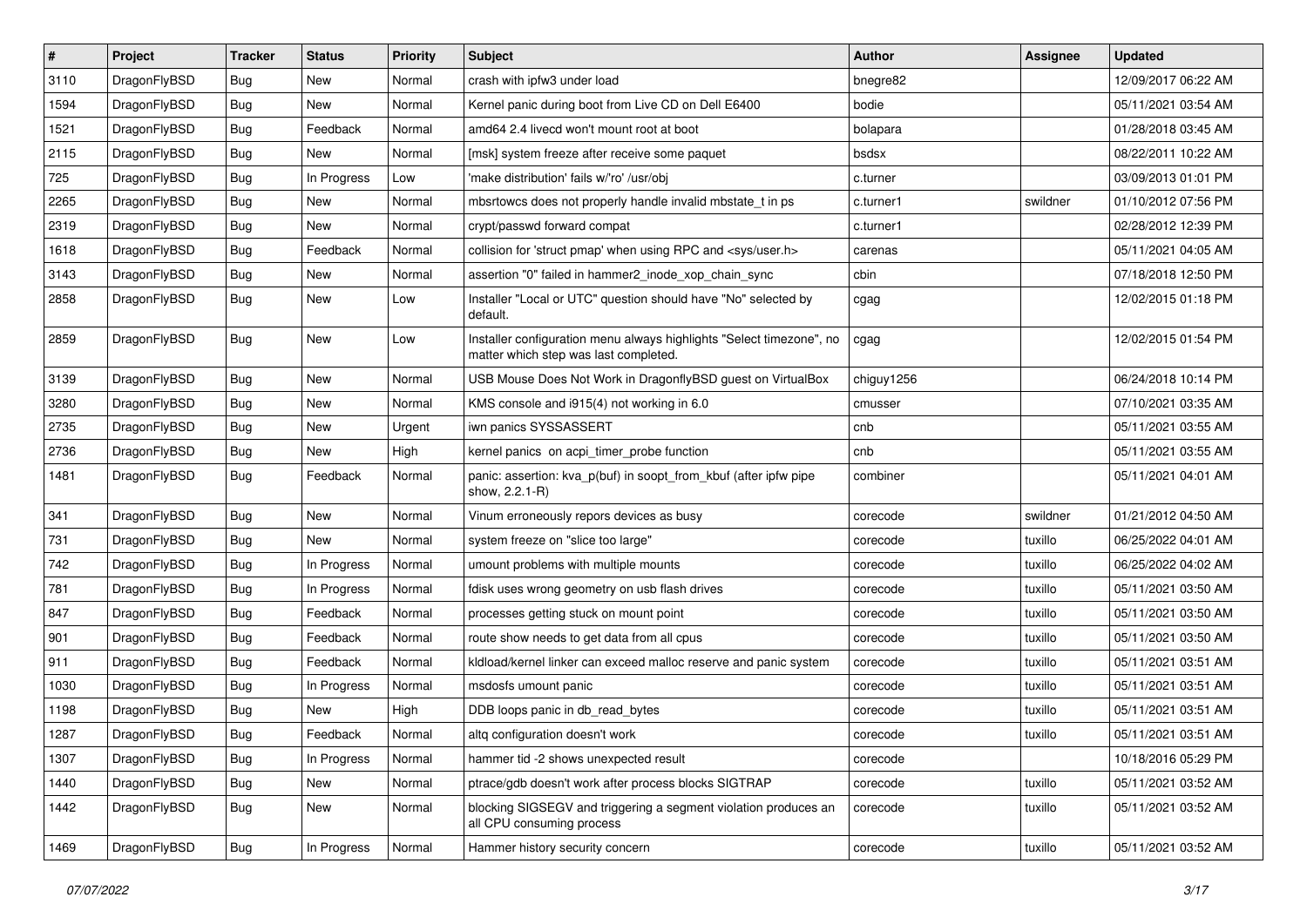| ∦    | Project      | <b>Tracker</b> | <b>Status</b> | <b>Priority</b> | <b>Subject</b>                                                                                         | Author    | Assignee | <b>Updated</b>      |
|------|--------------|----------------|---------------|-----------------|--------------------------------------------------------------------------------------------------------|-----------|----------|---------------------|
| 1474 | DragonFlyBSD | <b>Bug</b>     | New           | Normal          | ithread 1 unexpectedly rescheduled                                                                     | corecode  | tuxillo  | 05/11/2021 03:52 AM |
| 1475 | DragonFlyBSD | Bug            | In Progress   | Normal          | kernel blocks with low memory and syscons setting a high res mode<br>scrollback                        | corecode  | tuxillo  | 05/11/2021 03:52 AM |
| 1528 | DragonFlyBSD | Bug            | In Progress   | Normal          | ktrace does not show proper return values for pipe(2)                                                  | corecode  | tuxillo  | 05/11/2021 03:52 AM |
| 1538 | DragonFlyBSD | <b>Bug</b>     | <b>New</b>    | Low             | mountroot should probe file systems                                                                    | corecode  | alexh    | 11/24/2010 06:35 PM |
| 1547 | DragonFlyBSD | <b>Bug</b>     | In Progress   | Normal          | disklabel64 automatic sizing                                                                           | corecode  | tuxillo  | 05/11/2021 03:52 AM |
| 1556 | DragonFlyBSD | Bug            | <b>New</b>    | Normal          | many processes stuck in "hmrrcm", system unusable                                                      | corecode  | tuxillo  | 05/11/2021 03:52 AM |
| 1583 | DragonFlyBSD | <b>Bug</b>     | In Progress   | Normal          | panic: assertion: cursor->trans->sync_lock_refs > 0 in<br>hammer_recover_cursor                        | corecode  | tuxillo  | 05/11/2021 03:53 AM |
| 1584 | DragonFlyBSD | <b>Bug</b>     | In Progress   | Normal          | can't use ssh from jail: debug1: read passphrase: can't open<br>/dev/tty: Device busy                  | corecode  | tuxillo  | 05/11/2021 03:53 AM |
| 1587 | DragonFlyBSD | Bug            | Feedback      | Normal          | can't gdb across fork                                                                                  | corecode  | tuxillo  | 05/11/2021 03:54 AM |
| 2687 | DragonFlyBSD | Bug            | <b>New</b>    | Normal          | natacontrol software RAID in installer                                                                 | csmelosky |          | 06/22/2014 12:03 PM |
| 3227 | DragonFlyBSD | Submit         | New           | Normal          | Add HAMMER2 instructions in the installation medium README                                             | daftaupe  |          | 03/26/2020 03:34 PM |
| 3243 | DragonFlyBSD | Bug            | <b>New</b>    | Normal          | SMART status not reported properly for SSD disks                                                       | daftaupe  |          | 09/09/2020 11:03 PM |
| 2414 | DragonFlyBSD | <b>Bug</b>     | In Progress   | Normal          | Lenovo S10 acpi freeze (not new)                                                                       | davshao   |          | 05/11/2021 04:13 AM |
| 2652 | DragonFlyBSD | Bug            | <b>New</b>    | Normal          | 189a0ff3761b47  ix: Implement MSI-X support locks up Lenovo<br>S10 Intel Atom n270                     | davshao   |          | 05/14/2014 01:55 AM |
| 2688 | DragonFlyBSD | <b>Bug</b>     | <b>New</b>    | Normal          | 67613368bdda7 Fix wrong checks for U4B presence Asrock Z77M<br>difficulty detecting USB keyboard       | davshao   |          | 06/28/2014 07:08 PM |
| 2835 | DragonFlyBSD | Bug            | <b>New</b>    | Normal          | /usr/include/c++/5.0/bits/c++locale.h likes<br>POSIX C_SOURCE>=200809                                  | davshao   |          | 11/18/2015 03:40 AM |
| 2994 | DragonFlyBSD | Bug            | New           | Normal          | Intermittent boot hangs after git: hammer - HAMMER Version 7                                           | davshao   |          | 03/30/2017 02:06 PM |
| 3031 | DragonFlyBSD | Submit         | In Progress   | Normal          | Update drm/radeon to Linux 4.7.10 as much as possible                                                  | davshao   | ftigeot  | 08/19/2021 12:33 PM |
| 3145 | DragonFlyBSD | Submit         | In Progress   | Normal          | Update libelf to FreeBSD 12 current and build as base library usable<br>by ports                       | davshao   | tuxillo  | 08/20/2021 03:58 PM |
| 3011 | DragonFlyBSD | <b>Bug</b>     | In Progress   | Normal          | dragonfly/sys/dev/netif/re/re.c: suspicious code?                                                      | dcb       |          | 07/29/2017 01:26 AM |
| 3018 | DragonFlyBSD | Bug            | <b>New</b>    | Normal          | sys/bus/u4b/wlan/if_run.c:5464]: (style) Redundant condition                                           | dcb       |          | 04/11/2017 11:26 AM |
| 3021 | DragonFlyBSD | Bug            | In Progress   | Normal          | sys/dev/drm/i915/i915_gem_stolen.c:115]: (error) Signed integer<br>overflow for expression '65535<<20' | dcb       |          | 04/11/2017 12:46 PM |
| 3022 | DragonFlyBSD | Bug            | New           | Normal          | sys/dev/netif/ath/ath/if_ath.c:2142: strange bitmask?                                                  | dcb       |          | 04/11/2017 11:49 AM |
| 3024 | DragonFlyBSD | Bug            | New           | Low             | sys/dev/netif/wi/if_wi.c:1090]: (style) Redundant condition                                            | dcb       |          | 04/11/2017 11:56 AM |
| 3025 | DragonFlyBSD | <b>Bug</b>     | New           | Normal          | sys/dev/powermng/powernow/powernow.c:284: bad comparison?                                              | dcb       |          | 09/23/2017 07:45 AM |
| 3076 | DragonFlyBSD | <b>Bug</b>     | New           | Normal          | sys/dev/netif/ig_hal/e1000_ich8lan.c:1594: sanity checking mixup ?                                     | dcb       |          | 10/11/2017 01:58 AM |
| 2717 | DragonFlyBSD | Submit         | Feedback      | Normal          | Out of range numeric handling                                                                          | dclink    | tuxillo  | 05/11/2021 04:08 AM |
| 2721 | DragonFlyBSD | Submit         | Feedback      | Low             | Some few zalloc calls to objcache ones replacements                                                    | dclink    | tuxillo  | 05/11/2021 04:08 AM |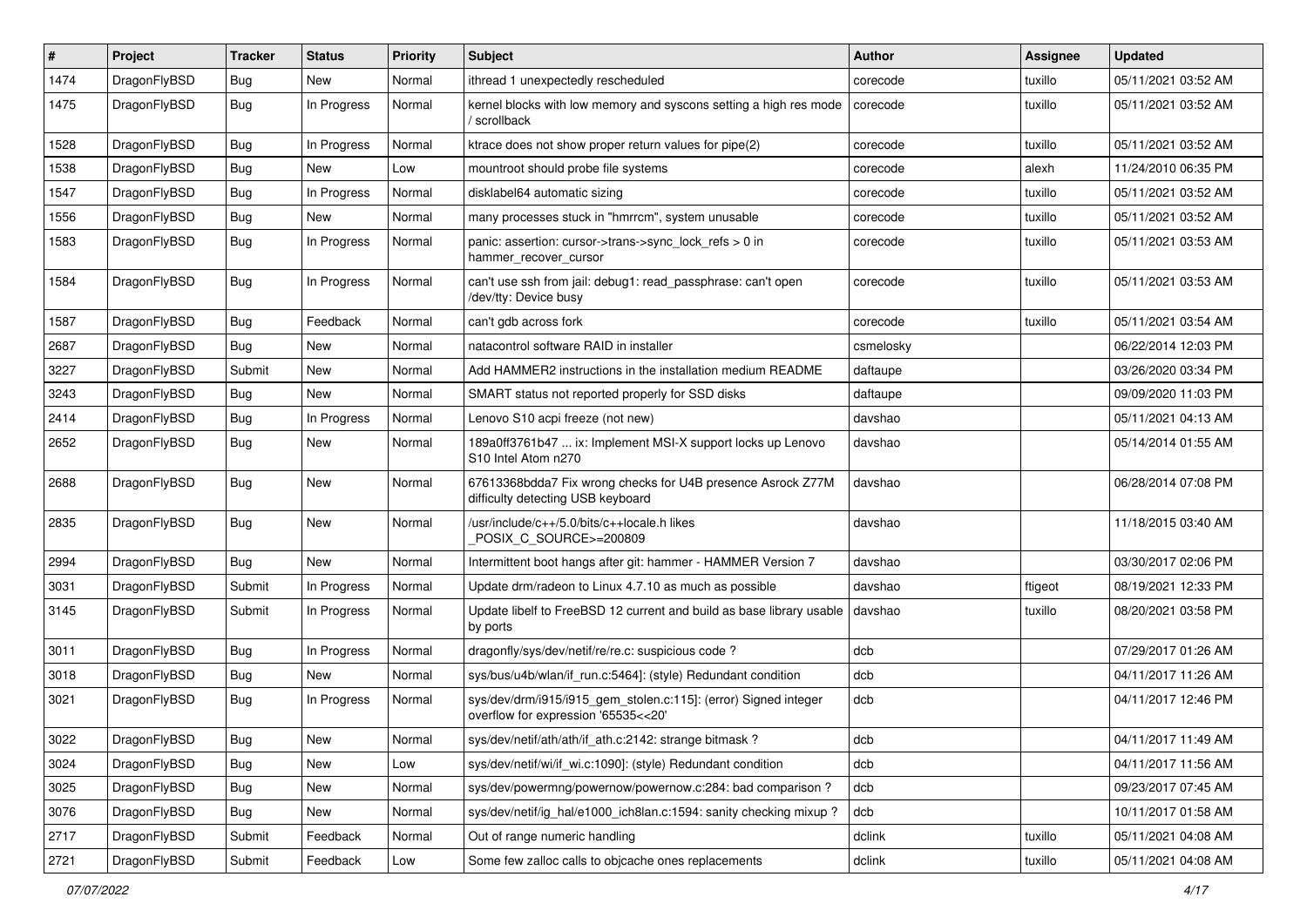| $\vert$ # | Project      | <b>Tracker</b> | <b>Status</b> | <b>Priority</b> | <b>Subject</b>                                                                                                                                            | <b>Author</b> | Assignee | <b>Updated</b>      |
|-----------|--------------|----------------|---------------|-----------------|-----------------------------------------------------------------------------------------------------------------------------------------------------------|---------------|----------|---------------------|
| 2790      | DragonFlyBSD | Submit         | <b>New</b>    | Low             | filedesc softrefs increment code factoring                                                                                                                | dclink        |          | 02/21/2015 04:00 AM |
| 3147      | DragonFlyBSD | Submit         | <b>New</b>    | Normal          | Enable headless installation                                                                                                                              | ddegroot      |          | 10/09/2018 01:25 PM |
| 3154      | DragonFlyBSD | Submit         | <b>New</b>    | Normal          | Update serial handling in bootloader                                                                                                                      | ddegroot      | dillon   | 11/06/2018 11:21 PM |
| 2708      | DragonFlyBSD | Bug            | <b>New</b>    | Normal          | unable to send TCP nor UDP on age(4) interface                                                                                                            | dermiste      |          | 05/11/2021 03:54 AM |
| 1336      | DragonFlyBSD | <b>Bug</b>     | In Progress   | Normal          | Still looking for reports of missed directory entries w/ HAMMER                                                                                           | dillon        |          | 05/11/2021 04:00 AM |
| 1429      | DragonFlyBSD | <b>Bug</b>     | Feedback      | Normal          | vkernel bug - "mfree: m->m_nextpkt != NULL"                                                                                                               | dillon        |          | 05/11/2021 04:00 AM |
| 1448      | DragonFlyBSD | Bug            | Feedback      | Normal          | panic: assertion: _tp->tt_msg->tt_cpuid == mycpuid in<br>tcp_callout_active tcp_output tcp_usr_send netmsg_pru_send<br>netmsg_service tcpmsg_service_loop | dillon        |          | 05/11/2021 04:00 AM |
| 1774      | DragonFlyBSD | Bug            | <b>New</b>    | Normal          | New IP header cleanup branch available for testing                                                                                                        | dillon        |          | 05/15/2022 10:59 AM |
| 3116      | DragonFlyBSD | Bug            | <b>New</b>    | Normal          | da0 detects on very big volume if to _remove_ usb install stick and<br>reboot on Intel NUC5PPYH                                                           | dpostolov     |          | 01/07/2018 09:40 PM |
| 3117      | DragonFlyBSD | <b>Bug</b>     | <b>New</b>    | Normal          | Problem with colours if "intel" video-driver used                                                                                                         | dpostolov     |          | 01/07/2018 11:35 PM |
| 1181      | DragonFlyBSD | <b>Bug</b>     | In Progress   | Normal          | ACX111 panic                                                                                                                                              | elekktretterr |          | 05/11/2021 04:00 AM |
| 1194      | DragonFlyBSD | Bug            | <b>New</b>    | Normal          | SCSI errors while trying to copy photos from my camera                                                                                                    | elekktretterr |          | 01/14/2015 04:39 PM |
| 1454      | DragonFlyBSD | Bug            | Feedback      | Normal          | Unable to boot from external USB DVD drive                                                                                                                | elekktretterr |          | 05/11/2021 04:01 AM |
| 1456      | DragonFlyBSD | <b>Bug</b>     | Feedback      | Normal          | Microsoft wireless desktop problems                                                                                                                       | elekktretterr |          | 01/15/2015 08:34 AM |
| 1463      | DragonFlyBSD | <b>Bug</b>     | <b>New</b>    | Normal          | Mountroot before drives are initialized                                                                                                                   | elekktretterr |          | 12/07/2010 01:30 PM |
| 1613      | DragonFlyBSD | <b>Bug</b>     | Feedback      | Normal          | USB Keyboard not working on master                                                                                                                        | elekktretterr |          | 05/11/2021 04:05 AM |
| 1634      | DragonFlyBSD | Bug            | New           | Normal          | panic: spin lock: 0xe4ad1320, indefinitive wait!                                                                                                          | elekktretterr |          | 01/19/2015 03:21 AM |
| 1668      | DragonFlyBSD | <b>Bug</b>     | Feedback      | Normal          | Power button not working                                                                                                                                  | elekktretterr |          | 03/10/2013 06:22 AM |
| 1669      | DragonFlyBSD | <b>Bug</b>     | In Progress   | Normal          | Drive wont open using button                                                                                                                              | elekktretterr |          | 02/29/2012 12:05 PM |
| 1877      | DragonFlyBSD | <b>Bug</b>     | <b>New</b>    | Normal          | Freeze during 1st hammer cleanup after new install                                                                                                        | elekktretterr |          | 05/15/2022 11:43 AM |
| 1591      | DragonFlyBSD | <b>Bug</b>     | Feedback      | Normal          | Lenovo X301 hangs with AHCI Driver CMD TIMEOUT<br>STS=d0 <bsy></bsy>                                                                                      | eocallaghan   |          | 05/11/2021 04:05 AM |
| 1592      | DragonFlyBSD | <b>Bug</b>     | Feedback      | Normal          | AcpiOSUnmapMemory: Warning, deallocation did not track<br>allocation.                                                                                     | eocallaghan   |          | 06/02/2014 07:45 AM |
| 1831      | DragonFlyBSD | Bug            | Feedback      | High            | HAMMER "malloc limit exceeded" panic                                                                                                                      | eocallaghan   | dillon   | 06/04/2022 04:38 AM |
| 1947      | DragonFlyBSD | <b>Bug</b>     | <b>New</b>    | Low             | GA-880GM-UD2H (rev. 1.3) AHCI fails to detect disks at the end of<br>the RAID controller                                                                  | eocallaghan   |          | 11/27/2021 08:46 AM |
| 2158      | DragonFlyBSD | Bug            | New           | Normal          | iwn panics with assertion on boot.                                                                                                                        | eocallaghan   |          | 10/24/2011 04:13 PM |
| 2161      | DragonFlyBSD | <b>Bug</b>     | New           | Normal          | Outdated xorg.conf file gets installed into etc and screws up mouse                                                                                       | eocallaghan   |          | 10/27/2011 01:51 PM |
| 2164      | DragonFlyBSD | <b>Bug</b>     | New           | Normal          | panic on reboot from usb.                                                                                                                                 | eocallaghan   |          | 10/27/2011 09:29 AM |
| 2254      | DragonFlyBSD | <b>Bug</b>     | New           | Normal          | panic: assertion "ref < &td->td_toks_end" failed in lwkt_gettoken at<br>/usr/src/sys/kern/lwkt_token.c:588                                                | eocallaghan   |          | 12/05/2011 10:21 PM |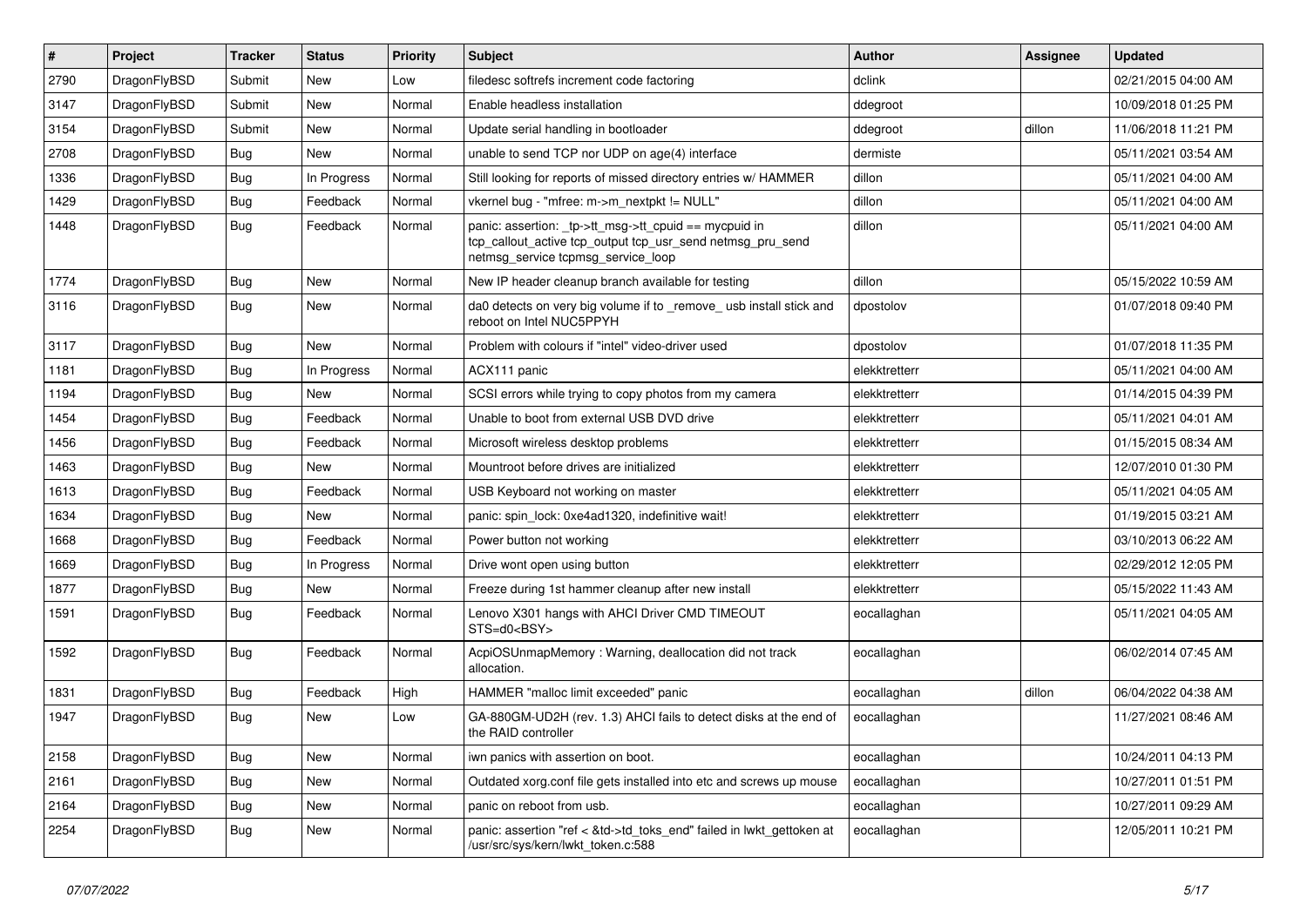| $\sharp$ | Project      | <b>Tracker</b> | <b>Status</b> | <b>Priority</b> | Subject                                                                                 | <b>Author</b> | Assignee  | <b>Updated</b>      |
|----------|--------------|----------------|---------------|-----------------|-----------------------------------------------------------------------------------------|---------------|-----------|---------------------|
| 2544     | DragonFlyBSD | Bug            | New           | Normal          | live DVD system boot (menu option 1) caused db> prompt on<br>PE1950                     | estrabd       |           | 05/11/2021 03:54 AM |
| 3276     | DragonFlyBSD | Submit         | New           | Normal          | Add option controlling whether gpt expand expands the last partition<br>(needs testing) | falsifian     |           | 07/10/2021 03:35 AM |
| 2075     | DragonFlyBSD | Bug            | <b>New</b>    | Normal          | pflogd on x86_64                                                                        | fanch         |           | 05/16/2011 04:04 PM |
| 2569     | DragonFlyBSD | <b>Bug</b>     | New           | Normal          | ctime NFS                                                                               | ferney        |           | 08/11/2013 04:35 AM |
| 2657     | DragonFlyBSD | Bug            | New           | High            | Needs acl to migrate our servers                                                        | ferney        |           | 03/31/2014 11:37 AM |
| 979      | DragonFlyBSD | <b>Bug</b>     | Feedback      | Normal          | Failure-prone USB mass storage (SB600? msdosfs? CAM?)                                   | floid         |           | 01/15/2015 08:38 AM |
| 1672     | DragonFlyBSD | <b>Bug</b>     | Feedback      | Normal          | panic (trap 12) around btree_search() in 2.4.1-RELEASE                                  | floid         |           | 01/19/2015 03:36 AM |
| 846      | DragonFlyBSD | Bug            | Feedback      | Normal          | USB bugs:usb mouse can't used!                                                          | frankning     |           | 01/15/2015 08:36 AM |
| 1899     | DragonFlyBSD | <b>Bug</b>     | New           | Normal          | Keyboard doesn't work                                                                   | fransm        |           | 05/15/2022 03:32 PM |
| 1593     | DragonFlyBSD | Bug            | Feedback      | Normal          | panic: assertion: ccb == ap->ap_err_ccb in ahci_put_err_ccb                             | ftigeot       | ftigeot   | 05/15/2022 05:09 AM |
| 1818     | DragonFlyBSD | <b>Bug</b>     | New           | Normal          | panic: Bad tailq NEXT (kqueue issue ?)                                                  | ftigeot       |           | 05/15/2022 11:40 AM |
| 1826     | DragonFlyBSD | Bug            | <b>New</b>    | Normal          | panic during boot: assertion so->so_port  in tcp_input                                  | ftigeot       |           | 05/15/2022 11:05 AM |
| 1923     | DragonFlyBSD | <b>Bug</b>     | <b>New</b>    | Normal          | Abysmal NFS performance with IPv6                                                       | ftigeot       |           | 12/05/2010 09:34 PM |
| 2037     | DragonFlyBSD | <b>Bug</b>     | Feedback      | Normal          | Panic Bad link elm while building packages                                              | ftigeot       | dillon    | 04/21/2011 07:20 AM |
| 2051     | DragonFlyBSD | Bug            | New           | Normal          | No ipv6 lan route entry created on 2.10                                                 | ftigeot       |           | 04/21/2011 10:37 AM |
| 2122     | DragonFlyBSD | Submit         | New           | Normal          | [Review] Fixes to the VFS layer                                                         | ftigeot       |           | 05/31/2022 03:25 PM |
| 2403     | DragonFlyBSD | Bug            | <b>New</b>    | Low             | newfs - E doesn't handle /dev/serno device names properly                               | ftigeot       |           | 08/17/2012 05:07 AM |
| 2416     | DragonFlyBSD | Bug            | New           | Normal          | ".' entry can be removed on mounted nfs filesystem                                      | ftigeot       | tuxillo   | 06/03/2014 04:40 AM |
| 2535     | DragonFlyBSD | <b>Bug</b>     | <b>New</b>    | Normal          | Imap processes apparentlt blocked on disk I/O                                           | ftigeot       |           | 04/02/2013 09:31 AM |
| 2619     | DragonFlyBSD | <b>Bug</b>     | <b>New</b>    | Normal          | DragonFly 3.6 can't be installed on a 6TB volume                                        | ftigeot       |           | 02/23/2014 11:55 PM |
| 2674     | DragonFlyBSD | <b>Bug</b>     | New           | Normal          | <b>GPT Support</b>                                                                      | ftigeot       |           | 12/28/2015 02:54 PM |
| 2803     | DragonFlyBSD | <b>Bug</b>     | New           | Normal          | HAMMER: Warning: UNDO area too small!                                                   | ftigeot       |           | 03/11/2015 03:42 PM |
| 2819     | DragonFlyBSD | <b>Bug</b>     | In Progress   | Normal          | Random micro system freezes after a week of uptime                                      | ftigeot       | dillon    | 08/16/2015 08:46 PM |
| 2577     | DragonFlyBSD | Bug            | New           | Normal          | virtio-blk iops performance is cpu limited on high end devices                          | gjs278        | vsrinivas | 08/01/2013 02:28 PM |
| 3165     | DragonFlyBSD | <b>Bug</b>     | New           | Normal          | Looping at boot time                                                                    | gop           |           | 12/28/2018 01:04 PM |
| 2094     | DragonFlyBSD | Bug            | <b>New</b>    | Normal          | Segfault when gdb printing backtrace from core dump                                     | greenrd       |           | 06/25/2011 04:14 PM |
| 2095     | DragonFlyBSD | Bug            | New           | Low             | Running installer post-install: Unsupported DFUI transport "                            | greenrd       |           | 06/26/2011 09:20 AM |
| 884      | DragonFlyBSD | Bug            | In Progress   | High            | Performance/memory problems under filesystem IO load                                    | hasso         |           | 05/11/2021 03:50 AM |
| 1313     | DragonFlyBSD | <b>Bug</b>     | New           | Low             | Signal code in kernel needs major overhaul (signal queues,<br>si_code, si_addr)         | hasso         |           | 05/11/2021 04:00 AM |
| 1411     | DragonFlyBSD | Bug            | Feedback      | Normal          | Burning doesn't work with ahci(4)                                                       | hasso         | dillon    | 05/11/2021 04:00 AM |
| 1428     | DragonFlyBSD | <b>Bug</b>     | Feedback      | Low             | POSIX.1e implementation is too old                                                      | hasso         | tuxillo   | 05/11/2021 04:00 AM |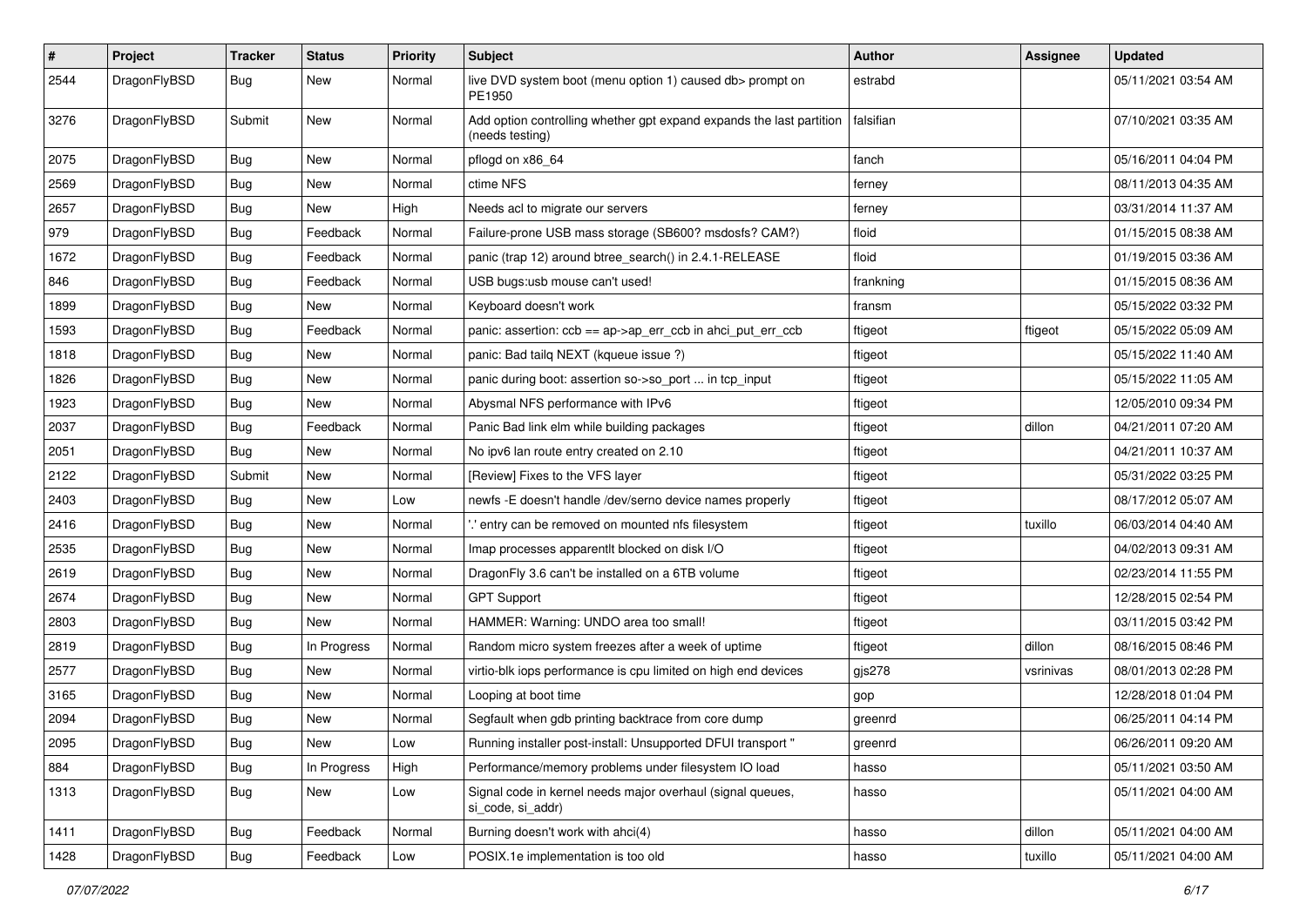| #    | Project      | <b>Tracker</b> | <b>Status</b> | <b>Priority</b> | Subject                                                                                    | <b>Author</b>   | <b>Assignee</b> | <b>Updated</b>      |
|------|--------------|----------------|---------------|-----------------|--------------------------------------------------------------------------------------------|-----------------|-----------------|---------------------|
| 1430 | DragonFlyBSD | Bug            | New           | Normal          | Buggy w(1)?                                                                                | hasso           | alexh           | 11/24/2010 08:09 AM |
| 1486 | DragonFlyBSD | Bug            | Feedback      | Normal          | Interrupt storm related to SATA DVD device                                                 | hasso           |                 | 05/11/2021 04:01 AM |
| 1502 | DragonFlyBSD | <b>Bug</b>     | In Progress   | Normal          | Lock while deleting files from nohistory HAMMER directories                                | hasso           |                 | 03/10/2013 04:28 AM |
| 1525 | DragonFlyBSD | <b>Bug</b>     | New           | Normal          | boehm-gc problems                                                                          | hasso           |                 | 10/13/2012 07:13 PM |
| 1532 | DragonFlyBSD | Bug            | <b>New</b>    | Low             | jemalloc doesn't work on DragonFly                                                         | hasso           | sjg             | 08/02/2011 01:14 AM |
| 1563 | DragonFlyBSD | <b>Bug</b>     | Feedback      | Normal          | reset(1) doesn't reset terminal to the defaults                                            | hasso           |                 | 03/10/2013 04:17 AM |
| 1982 | DragonFlyBSD | Bug            | New           | Low             | There is no linuxulator on x86-64                                                          | herrgard        |                 | 05/31/2022 02:25 PM |
| 2045 | DragonFlyBSD | <b>Bug</b>     | New           | Normal          | ral(4): Fatal trap 12: page fault while in kernel mode (two panics)                        | herrgard        |                 | 11/03/2011 05:34 PM |
| 2125 | DragonFlyBSD | <b>Bug</b>     | New           | Normal          | Weird garbage in dmesg                                                                     | herrgard        |                 | 08/30/2011 08:04 PM |
| 2680 | DragonFlyBSD | Bug            | <b>New</b>    | Low             | boot0cfg update makes box unbootable                                                       | herrgard        |                 | 06/10/2014 06:02 AM |
| 3201 | DragonFlyBSD | Submit         | New           | Normal          | Fixes make search display                                                                  | htse            |                 | 08/20/2021 04:02 PM |
| 3206 | DragonFlyBSD | Submit         | New           | Normal          | update psm/kbd to FreeBSD 12.0 code                                                        | htse            |                 | 10/05/2019 03:49 PM |
| 3189 | DragonFlyBSD | Bug            | <b>New</b>    | Normal          | Allow DragonFly Mail Agent to accept an alternate config via<br>command line switch        | iang            |                 | 08/16/2021 12:42 AM |
| 3029 | DragonFlyBSD | Bug            | <b>New</b>    | Normal          | Running DflyBSD 4.8 on FreeBSD bhyve as a guest                                            | iron            |                 | 05/13/2022 04:33 AM |
| 2604 | DragonFlyBSD | <b>Bug</b>     | New           | Normal          | dell laptop does not boot with LATEST                                                      | isenmann        |                 | 11/20/2013 02:07 AM |
| 2746 | DragonFlyBSD | <b>Bug</b>     | New           | Normal          | some fraction of xterms started from the xmonad window manager<br>get killed with SIGALRM  | isenmann        | profmakx        | 12/28/2014 02:51 AM |
| 2825 | DragonFlyBSD | <b>Bug</b>     | <b>New</b>    | High            | 3x dhclient = hanging system (objcache exhausted)                                          | jaccovonb       | sepherosa       | 05/11/2021 03:55 AM |
| 3134 | DragonFlyBSD | <b>Bug</b>     | New           | Normal          | RFC 3021 (/31 networks) appear to be unsupported                                           | jailbird        |                 | 05/16/2018 11:03 PM |
| 2308 | DragonFlyBSD | <b>Bug</b>     | <b>New</b>    | Normal          | System freeze when unloading snd_hda                                                       | jaydg           |                 | 02/19/2012 07:15 AM |
| 2353 | DragonFlyBSD | <b>Bug</b>     | In Progress   | Normal          | panic: assertion "gd->gd_spinlocks_wr == 0" failed in<br>bsd4_schedulerclock               | jaydg           | alexh           | 11/28/2012 01:57 AM |
| 2369 | DragonFlyBSD | Bug            | New           | Normal          | panic: Bad link elm 0xffffffe07edf6068 next->prev != elm                                   | jaydg           |                 | 08/15/2012 03:04 AM |
| 2731 | DragonFlyBSD | <b>Bug</b>     | In Progress   | Normal          | Screen full of random colors when starting Xorg with Intel Haswell<br>HD Graphics P4600    | jkatzmaier      |                 | 11/12/2014 04:08 PM |
| 3089 | DragonFlyBSD | Bug            | In Progress   | Normal          | vtnet(4) - disable TCP checksum offload by default                                         | jlane           | vadaszi         | 05/11/2021 04:14 AM |
| 2890 | DragonFlyBSD | <b>Bug</b>     | New           | Normal          | not able to boot usb installer on Toshiba Chromebook 2                                     | johnnywhishbone |                 | 02/22/2016 03:42 AM |
| 2391 | DragonFlyBSD | Bug            | In Progress   | Normal          | System lock with ahci and acpi enabled on ATI RS690 chipset with<br>SMB600 sata controller | jorisgio        | vadaszi         | 06/03/2015 03:51 PM |
| 2712 | DragonFlyBSD | Bug            | New           | Normal          | connect(2) returns EINVAL when retrying after ECONNREFUSED                                 | jorisgio        |                 | 08/14/2014 05:31 PM |
| 1330 | DragonFlyBSD | <b>Bug</b>     | Feedback      | Normal          | Hammer, usb disk, SYNCHRONIZE CACHE failure                                                | josepht         |                 | 06/02/2014 04:56 AM |
| 1745 | DragonFlyBSD | <b>Bug</b>     | Feedback      | Normal          | kmalloc panic                                                                              | josepht         |                 | 05/11/2021 04:05 AM |
| 2013 | DragonFlyBSD | <b>Bug</b>     | In Progress   | Normal          | oversized DMA request loop                                                                 | josepht         |                 | 05/11/2021 04:06 AM |
| 2568 | DragonFlyBSD | <b>Bug</b>     | New           | Normal          | AHCI panic                                                                                 | josepht         |                 | 06/07/2013 05:52 PM |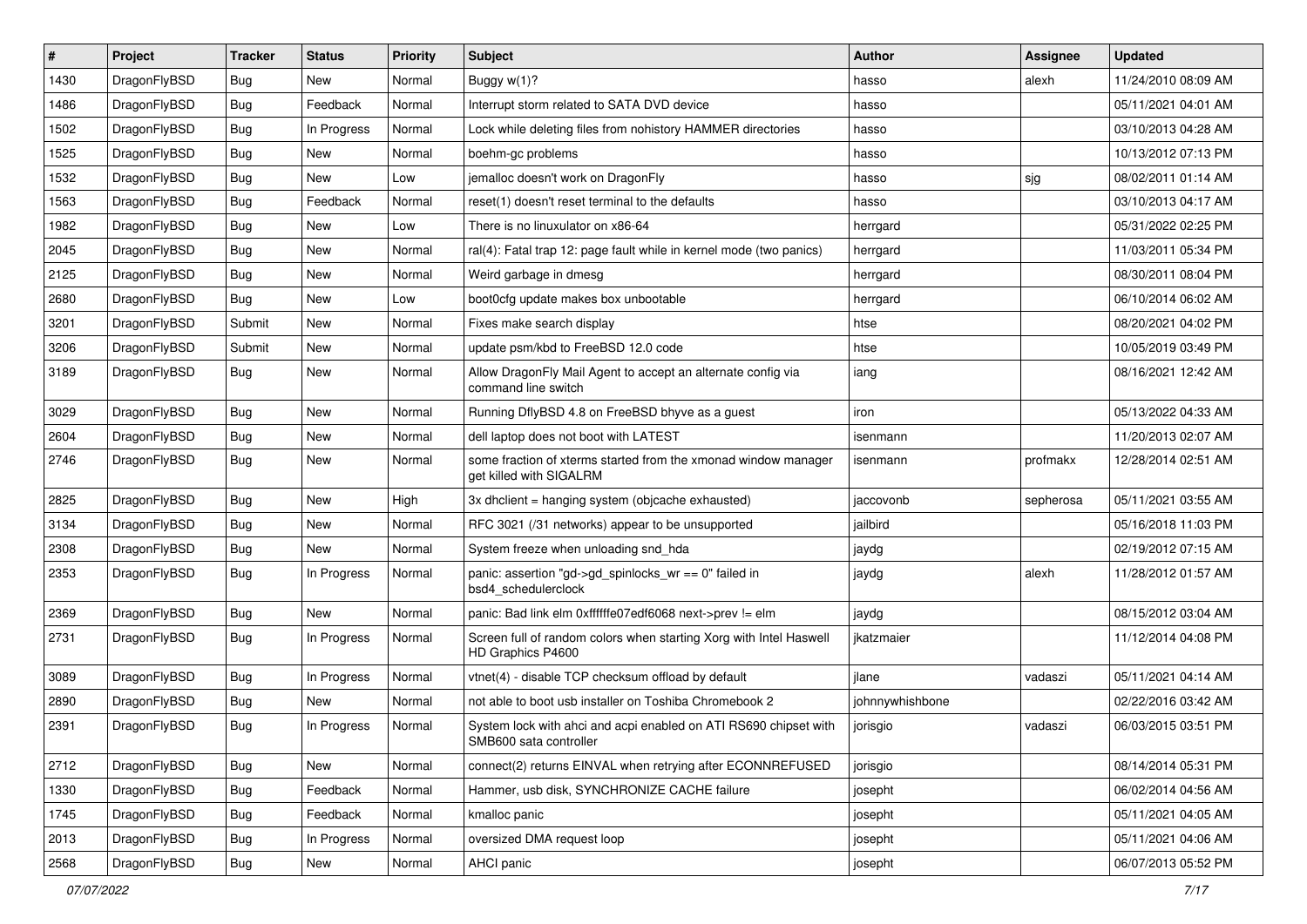| $\sharp$ | Project      | <b>Tracker</b> | <b>Status</b> | <b>Priority</b> | Subject                                                                                                    | <b>Author</b> | Assignee  | <b>Updated</b>      |
|----------|--------------|----------------|---------------|-----------------|------------------------------------------------------------------------------------------------------------|---------------|-----------|---------------------|
| 1717     | DragonFlyBSD | <b>Bug</b>     | Feedback      | Normal          | HAMMER panic in hammer cursor down()                                                                       | josepht1      |           | 05/11/2021 04:05 AM |
| 2153     | DragonFlyBSD | Bug            | New           | Normal          | Too many unuseful warnings at boot                                                                         | juanfra684    |           | 10/18/2011 10:16 PM |
| 2245     | DragonFlyBSD | <b>Bug</b>     | New           | Normal          | panic: assertion "ref < &td->td_toks_end" failed in lwkt_gettoken at<br>/usr/src/sys/kern/lwkt_token.c:588 | iuanfra684    |           | 11/22/2011 07:41 PM |
| 385      | DragonFlyBSD | Bug            | Feedback      | Low             | Mail archive address removal                                                                               | justin        | justin    | 03/09/2013 11:24 AM |
| 2090     | DragonFlyBSD | Bug            | Feedback      | Normal          | snd_hda does not support headphone automute                                                                | justin        |           | 03/29/2012 08:03 PM |
| 2444     | DragonFlyBSD | Bug            | New           | Normal          | Crash during Hammer overnight cleanup                                                                      | justin        |           | 11/04/2012 07:58 AM |
| 3228     | DragonFlyBSD | Bug            | New           | Low             | pfi kif unref: state refcount $\leq$ 0 in dmesg                                                            | justin        |           | 03/05/2021 06:39 AM |
| 2645     | DragonFlyBSD | Bug            | New           | Normal          | panic with dsched fq and ioprio                                                                            | jyoung15      |           | 02/20/2014 07:29 AM |
| 1727     | DragonFlyBSD | Bug            | Feedback      | Normal          | CD boot panic (2.6.1) (usb?)                                                                               | kiril         |           | 05/15/2022 05:10 AM |
| 2529     | DragonFlyBSD | Bug            | <b>New</b>    | Low             | Sundance network adapter is not detected and attached                                                      | kworr         |           | 03/25/2013 02:29 AM |
| 1916     | DragonFlyBSD | Bug            | New           | Normal          | Constant crashes on x86 64 with UFS                                                                        | lentferj      |           | 11/21/2010 07:40 PM |
| 1939     | DragonFlyBSD | <b>Bug</b>     | <b>New</b>    | Normal          | Panic on nightly build and stress test box                                                                 | lentferj      |           | 12/18/2010 08:41 AM |
| 2288     | DragonFlyBSD | Bug            | Feedback      | Normal          | Random IO performance loss introduced since January 1st                                                    | lentferj      |           | 01/23/2013 04:21 PM |
| 2421     | DragonFlyBSD | Bug            | New           | High            | Kernel panic: vm_fault: page 0xc0f70000 not busy!                                                          | lentferj      |           | 10/03/2012 08:16 AM |
| 2892     | DragonFlyBSD | Bug            | New           | Normal          | swap pager:indefinite wait bufferf error                                                                   | Ihmwzy        |           | 02/21/2016 10:32 PM |
| 2917     | DragonFlyBSD | <b>Bug</b>     | New           | Normal          | da8: reading primary partition table: error accessing offset<br>000000000000 for 512                       | liweitianux   |           | 05/11/2021 08:43 PM |
| 3028     | DragonFlyBSD | <b>Bug</b>     | In Progress   | Normal          | installer: confusion of set/get disk encryption passphrase dialogs                                         | liweitianux   | tuxillo   | 06/03/2022 05:13 PM |
| 3310     | DragonFlyBSD | <b>Bug</b>     | In Progress   | Normal          | NVMM+QEMU fail to boot with UEFI: Mem Assist Failed<br>[gpa=0xfffffff0]                                    | liweitianux   |           | 01/11/2022 03:22 PM |
| 2565     | DragonFlyBSD | <b>Bug</b>     | <b>New</b>    | Normal          | "ifconfig ix0 up" panic                                                                                    | Itpig402a     |           | 06/03/2013 05:46 AM |
| 2434     | DragonFlyBSD | <b>Bug</b>     | <b>New</b>    | Normal          | BTX Halted - Boot fails on USB/GUI                                                                         | lucmv         |           | 10/17/2012 08:12 PM |
| 2808     | DragonFlyBSD | <b>Bug</b>     | <b>New</b>    | Normal          | X freeze by switching between X and VT - results in black screen                                           | lukesky333    |           | 05/11/2021 03:55 AM |
| 2531     | DragonFlyBSD | <b>Bug</b>     | New           | Normal          | camcontrol fails to disable APM                                                                            | m.lombardi85  |           | 03/23/2013 12:28 PM |
| 2167     | DragonFlyBSD | <b>Bug</b>     | <b>New</b>    | Normal          | shutdown/reboot fails after uptime msg                                                                     | marino        |           | 11/28/2011 03:01 AM |
| 2370     | DragonFlyBSD | <b>Bug</b>     | <b>New</b>    | Normal          | panic: ffs_valloc: dup alloc                                                                               | marino        | vsrinivas | 02/01/2013 09:28 AM |
| 2092     | DragonFlyBSD | <b>Bug</b>     | New           | Normal          | Panic: Bad link elm 0x next->prev != elm                                                                   | masterblaster | dillon    | 12/04/2011 12:49 PM |
| 2809     | DragonFlyBSD | Bug            | <b>New</b>    | Normal          | hammer mirror-stream                                                                                       | masu          |           | 04/10/2015 12:33 AM |
| 3035     | DragonFlyBSD | Bug            | New           | Normal          | panic: assertion "cpu >= 0 && cpu < ncpus" failed in netisr_cpuport<br>at /usr/src/sys/net/netisr2.h:87    | masu          |           | 05/11/2017 01:24 AM |
| 1860     | DragonFlyBSD | Bug            | Feedback      | Normal          | Panic while creating UFS fs on vn(4) for initrd                                                            | matthias      |           | 02/29/2012 07:16 AM |
| 2067     | DragonFlyBSD | <b>Bug</b>     | New           | Normal          | sound/pcm: "play interrupt timeout, channel dead"                                                          | matthiasr     |           | 05/11/2021 03:55 AM |
| 2598     | DragonFlyBSD | <b>Bug</b>     | New           | Normal          | i386 via USB Booting                                                                                       | mbzadegan     |           | 10/21/2013 02:28 AM |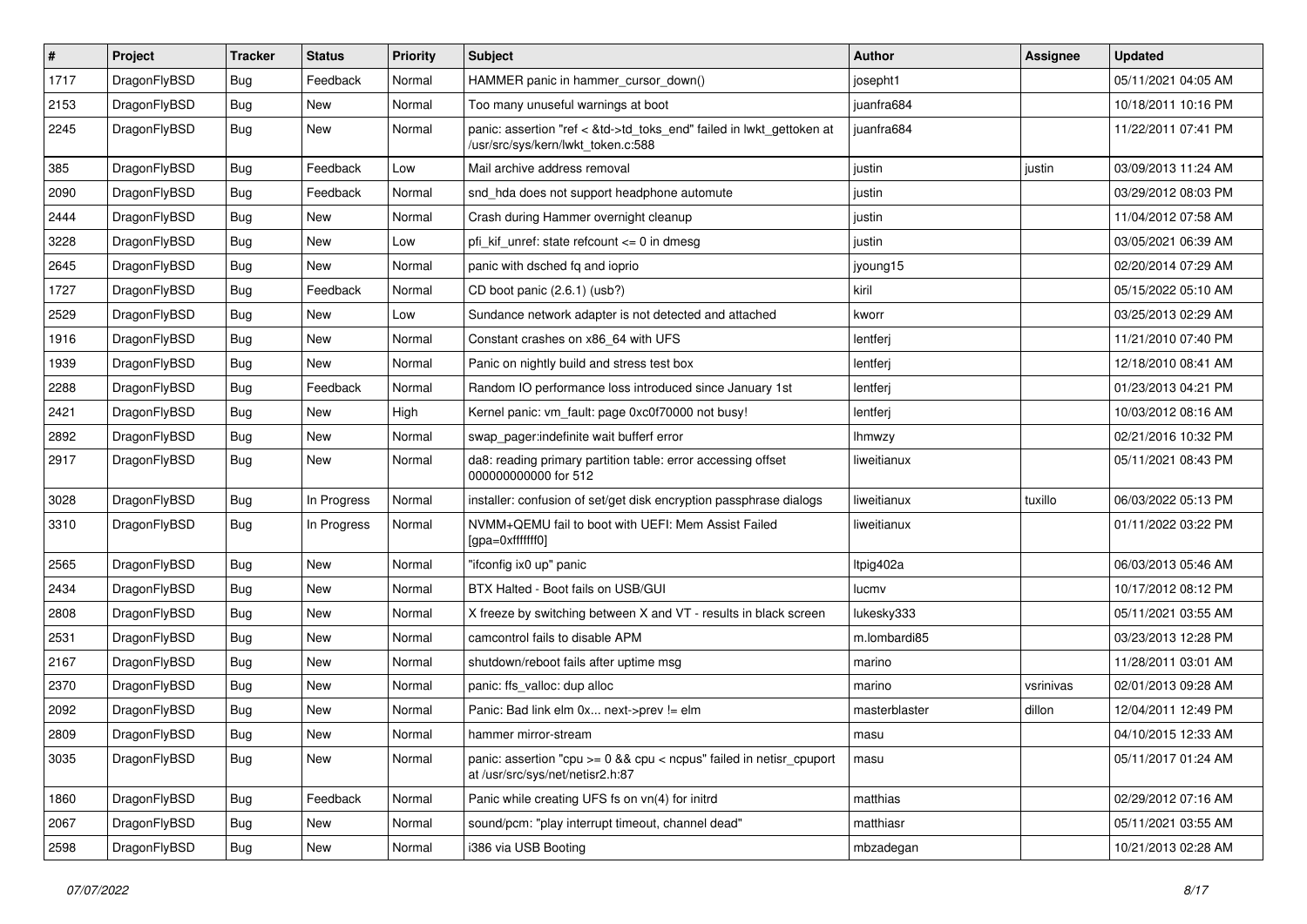| #    | Project      | <b>Tracker</b> | <b>Status</b> | <b>Priority</b> | Subject                                                                                                            | <b>Author</b>          | <b>Assignee</b> | <b>Updated</b>      |
|------|--------------|----------------|---------------|-----------------|--------------------------------------------------------------------------------------------------------------------|------------------------|-----------------|---------------------|
| 2644 | DragonFlyBSD | <b>Bug</b>     | Feedback      | Normal          | 3.6.0-REL trap 9 on boot                                                                                           | memmerto               |                 | 11/27/2021 08:08 AM |
| 1293 | DragonFlyBSD | <b>Bug</b>     | <b>New</b>    | Normal          | 2.2.1-REL Installer Request                                                                                        | mk                     | tuxillo         | 05/11/2021 04:00 AM |
| 2788 | DragonFlyBSD | <b>Bug</b>     | New           | Normal          | ioctl GSLICEINFO: Not working for vnode slice                                                                      | mneumann               |                 | 02/12/2015 07:49 AM |
| 2881 | DragonFlyBSD | <b>Bug</b>     | New           | Normal          | Pulseaudio hangs/resets system when starting X11                                                                   | mneumann               |                 | 01/09/2016 03:08 AM |
| 2972 | DragonFlyBSD | <b>Bug</b>     | <b>New</b>    | Normal          | ipfw3 "deny to me" does not work correctly                                                                         | mneumann               |                 | 12/27/2016 12:11 PM |
| 3111 | DragonFlyBSD | <b>Bug</b>     | In Progress   | High            | Mouse lags every second heavily under X11                                                                          | mneumann               |                 | 12/12/2017 09:46 PM |
| 3222 | DragonFlyBSD | <b>Bug</b>     | New           | Normal          | gcc - undefined reference to '__atomic_load' (missing libatomic?)                                                  | mneumann               |                 | 02/08/2020 02:45 AM |
| 3235 | DragonFlyBSD | <b>Bug</b>     | New           | Normal          | Kernel panic in devfs vnops.c                                                                                      | mneumann               |                 | 04/28/2020 07:00 AM |
| 3317 | DragonFlyBSD | <b>Bug</b>     | In Progress   | Normal          | Network vtnet0 not working on Hetzner cloud                                                                        | mneumann               |                 | 06/18/2022 03:55 AM |
| 3218 | DragonFlyBSD | <b>Bug</b>     | New           | Normal          | Kernel panics are not sent to comconsole when booted over EFI                                                      | mqudsi                 |                 | 12/02/2019 08:52 PM |
| 168  | DragonFlyBSD | <b>Bug</b>     | In Progress   | Normal          | Livelocked limit engaged while trying to setup IPW wireless                                                        | mschacht               | sepherosa       | 05/11/2021 04:05 AM |
| 1144 | DragonFlyBSD | <b>Bug</b>     | Feedback      | Normal          | Incorrect clock under KVM                                                                                          | msylvan                |                 | 03/09/2013 01:17 PM |
| 679  | DragonFlyBSD | <b>Bug</b>     | New           | Low             | Netgraph backward compatibility for old *LEN constants                                                             | nant                   | nant            | 02/18/2014 05:45 AM |
| 2104 | DragonFlyBSD | <b>Bug</b>     | New           | Normal          | network configuration seg. fault on install CD                                                                     | navratil               |                 | 07/26/2011 07:55 AM |
| 2957 | DragonFlyBSD | Bug            | Feedback      | Normal          | swapoff -a followed by swapon -a doesn't give your swap back                                                       | neilb                  |                 | 10/09/2016 04:17 AM |
| 2958 | DragonFlyBSD | Bug            | Feedback      | Normal          | Hammer FS dies during pruning after massive write load                                                             | neilb                  |                 | 10/11/2016 04:20 AM |
| 2098 | DragonFlyBSD | Submit         | New           | Normal          | [PATCH] correct ath man page example<br>(/usr/src/share/man/man4/ath.4)                                            | nobody                 |                 | 11/15/2011 12:27 AM |
| 3215 | DragonFlyBSD | Bug            | New           | Normal          | Hang in tcdrain(3) after write(3)                                                                                  | noloader               |                 | 11/25/2019 03:08 PM |
| 1193 | DragonFlyBSD | Bug            | New           | Normal          | kernel doesn't recognize cdrom drive                                                                               | nonsolosoft            |                 | 01/25/2014 09:11 PM |
| 2182 | DragonFlyBSD | Bug            | New           | Normal          | if msk PHY FIFO underrun/overflow                                                                                  | nonsolosoft            |                 | 09/03/2012 06:39 AM |
| 2412 | DragonFlyBSD | Bug            | <b>New</b>    | Normal          | wlan0 fails to get address via dhclient                                                                            | nonsolosoft            |                 | 08/30/2012 05:55 AM |
| 2621 | DragonFlyBSD | Bug            | New           | Normal          | core dump using cdrom                                                                                              | nonsolosoft            |                 | 12/27/2013 12:43 AM |
| 2622 | DragonFlyBSD | Bug            | New           | Normal          | VAIO FIT15E fn keys support                                                                                        | nonsolosoft            |                 | 12/31/2013 01:31 AM |
| 3049 | DragonFlyBSD | Bug            | New           | Normal          | panic DragonFly v4.8.1-RELEASE by mounting a malformed<br>msdosfs image [12.128]                                   | open.source@ribose.com |                 | 08/14/2017 02:53 AM |
| 3051 | DragonFlyBSD | Bug            | New           | Normal          | panic DragonFly v4.8.1-RELEASE by mounting a malformed NTFS<br>image [12.000]                                      | open.source@ribose.com |                 | 08/14/2017 03:20 AM |
| 3052 | DragonFlyBSD | Bug            | New           | Normal          | panic DragonFly v4.8.1-RELEASE by mounting a malformed NTFS<br>image [64.000]                                      | open.source@ribose.com |                 | 08/14/2017 03:22 AM |
| 2799 | DragonFlyBSD | <b>Bug</b>     | New           | Normal          | Fatal trap 12 caused by moused(8) -p /dev/cual0                                                                    | opvalues               |                 | 03/04/2015 11:01 PM |
| 2802 | DragonFlyBSD | <b>Bug</b>     | New           | Normal          | USB Wifi urtwn0 crash from cd boot                                                                                 | opvalues               |                 | 03/10/2015 01:07 AM |
| 3152 | DragonFlyBSD | <b>Bug</b>     | Feedback      | Normal          | Console's size in ttyv0 and single user mode is sticking to 80x25,<br>while ttyv1 can make use of the whole screen | overtime               |                 | 02/24/2019 01:08 AM |
| 3107 | DragonFlyBSD | Bug            | New           | Low             | ACPI interrupt storm when loading i915 on Lenovo T460                                                              | oyvinht                |                 | 07/15/2020 07:01 AM |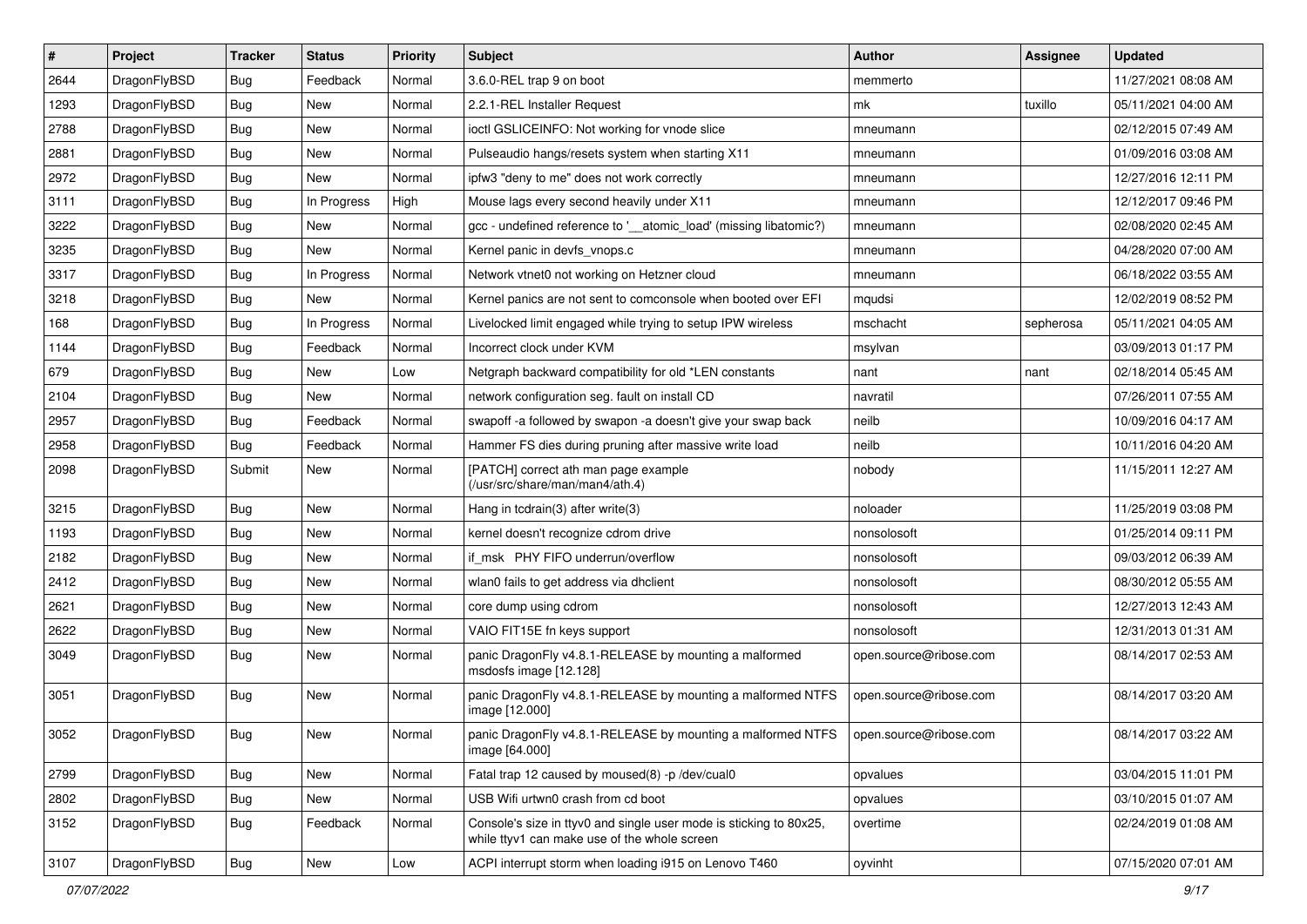| $\pmb{\#}$ | Project      | <b>Tracker</b> | <b>Status</b> | <b>Priority</b> | Subject                                                                                                        | <b>Author</b> | Assignee | <b>Updated</b>      |
|------------|--------------|----------------|---------------|-----------------|----------------------------------------------------------------------------------------------------------------|---------------|----------|---------------------|
| 2874       | DragonFlyBSD | Bug            | New           | Normal          | make world DESTDIR=/emptydir fails                                                                             | pascii        |          | 12/25/2015 07:04 AM |
| 2117       | DragonFlyBSD | Bug            | <b>New</b>    | High            | ACPI and/or bce(4) problem with 2.11.0.673.g0d557 on HP DL380<br>G6                                            | pauska        |          | 08/22/2011 10:15 AM |
| 599        | DragonFlyBSD | Bug            | <b>New</b>    | Urgent          | 1.9.0 reproducable panic                                                                                       | pavalos       |          | 12/22/2010 01:08 AM |
| 1769       | DragonFlyBSD | Bug            | <b>New</b>    | Normal          | panic: assertion: _tp->tt_msg->tt_cpuid == mycpuid in<br>tcp callout active                                    | pavalos       | sjg      | 05/15/2022 11:07 AM |
| 1946       | DragonFlyBSD | Bug            | New           | Normal          | ieee80211 panic                                                                                                | pavalos       | josepht  | 01/27/2011 06:00 PM |
| 1949       | DragonFlyBSD | Bug            | <b>New</b>    | Normal          | iwn panic                                                                                                      | pavalos       |          | 01/30/2011 03:21 AM |
| 1969       | DragonFlyBSD | Bug            | New           | Normal          | pf-related network problem                                                                                     | pavalos       | lentferj | 02/01/2011 06:57 PM |
| 2008       | DragonFlyBSD | Bug            | New           | Normal          | lwkt_setcpu_remote: td->td_flags 00800621 console flood                                                        | pavalos       |          | 03/06/2011 09:37 PM |
| 2048       | DragonFlyBSD | <b>Bug</b>     | <b>New</b>    | Normal          | panic: ffs_sync: rofs mod                                                                                      | pavalos       |          | 04/12/2011 05:45 AM |
| 2099       | DragonFlyBSD | Bug            | New           | Normal          | page fault panic in vm system                                                                                  | pavalos       |          | 07/10/2011 08:51 AM |
| 2199       | DragonFlyBSD | <b>Bug</b>     | <b>New</b>    | Normal          | screen segfaults if utmpx isn't present                                                                        | pavalos       |          | 11/15/2011 10:52 PM |
| 2248       | DragonFlyBSD | <b>Bug</b>     | <b>New</b>    | Normal          | sysctl panic                                                                                                   | pavalos       |          | 11/23/2011 06:23 PM |
| 2526       | DragonFlyBSD | Bug            | <b>New</b>    | Normal          | hammer cleanup doesn't run on first day of DST                                                                 | pavalos       |          | 10/18/2016 05:28 PM |
| 2898       | DragonFlyBSD | Bug            | New           | Normal          | <b>HAMMER</b> panic                                                                                            | pavalos       |          | 11/03/2018 07:05 AM |
| 2970       | DragonFlyBSD | Bug            | <b>New</b>    | Normal          | kernel 4.7: "Is -I" causes panic on UDF filesystem: "bgetvp -<br>overlapping buffer"                           | peeter        |          | 12/21/2016 02:46 AM |
| 3226       | DragonFlyBSD | <b>Bug</b>     | <b>New</b>    | Normal          | Xorg freezes in vm: thread stuck in "objtrm1"                                                                  | peeter        |          | 04/08/2020 02:10 AM |
| 1943       | DragonFlyBSD | Bug            | <b>New</b>    | Normal          | hammer assertion panic                                                                                         | peter         |          | 12/27/2010 12:45 AM |
| 1951       | DragonFlyBSD | Bug            | <b>New</b>    | Normal          | dma_timeouts at phyaddr on a good hdd                                                                          | peur.neu      |          | 01/04/2011 07:12 AM |
| 1990       | DragonFlyBSD | Bug            | <b>New</b>    | Normal          | /mnt too large to mount                                                                                        | peur.neu      |          | 02/16/2011 11:24 PM |
| 1559       | DragonFlyBSD | Bug            | <b>New</b>    | Normal          | kernel trap                                                                                                    | phma          |          | 11/27/2021 08:43 AM |
| 2306       | DragonFlyBSD | Bug            | <b>New</b>    | Normal          | a crash starts the kernel debugger in text mode, but just reboots in X                                         | phma          |          | 02/11/2012 08:02 PM |
| 2311       | DragonFlyBSD | <b>Bug</b>     | <b>New</b>    | Normal          | Xorg crash having something to do with drm                                                                     | phma          |          | 02/22/2012 09:59 AM |
| 2331       | DragonFlyBSD | Bug            | <b>New</b>    | Normal          | reading mouse mode from unopen file descriptor hangs mouse<br>driver                                           | phma          |          | 03/14/2012 09:43 AM |
| 2387       | DragonFlyBSD | Bug            | New           | Normal          | hammer ignores -t during dedup                                                                                 | phma          |          | 06/17/2012 12:30 PM |
| 2389       | DragonFlyBSD | <b>Bug</b>     | <b>New</b>    | Normal          | computer crashed while listing processes                                                                       | phma          |          | 06/18/2012 02:49 PM |
| 2547       | DragonFlyBSD | <b>Bug</b>     | New           | High            | crashed while doing a dry run of pkg_rolling-replace                                                           | phma          |          | 04/18/2013 10:40 PM |
| 2552       | DragonFlyBSD | Bug            | New           | Low             | hammer recovery should indicate progress                                                                       | phma          |          | 05/03/2013 12:13 AM |
| 2557       | DragonFlyBSD | <b>Bug</b>     | New           | Normal          | stock 3.4.1 kernel halts during booting if dm and dm_target_crypt<br>are loaded and RAID controller is present | phma          |          | 05/12/2013 10:38 PM |
| 2611       | DragonFlyBSD | Bug            | New           | Normal          | Change in IP address results in network not working                                                            | phma          |          | 12/05/2013 07:55 PM |
| 2816       | DragonFlyBSD | <b>Bug</b>     | New           | Normal          | A multitasking process being debugged can get stuck                                                            | phma          |          | 05/19/2015 03:57 AM |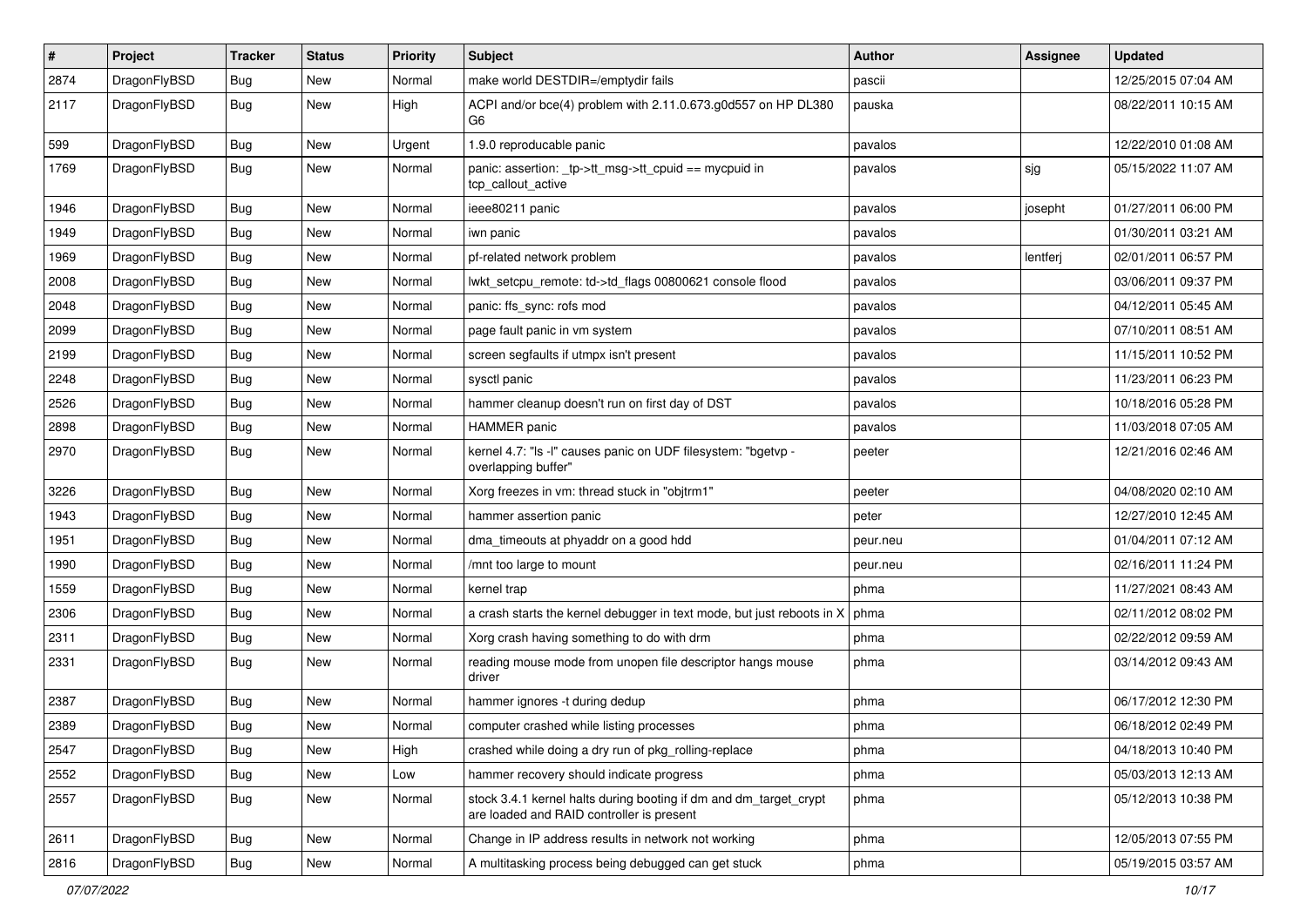| $\vert$ # | Project      | <b>Tracker</b> | <b>Status</b> | <b>Priority</b> | <b>Subject</b>                                                                                                                                                                                    | <b>Author</b> | Assignee | <b>Updated</b>      |
|-----------|--------------|----------------|---------------|-----------------|---------------------------------------------------------------------------------------------------------------------------------------------------------------------------------------------------|---------------|----------|---------------------|
| 3247      | DragonFlyBSD | Bug            | <b>New</b>    | Normal          | Kernel panic doing nothing much                                                                                                                                                                   | phma          |          | 09/12/2020 11:40 PM |
| 3238      | DragonFlyBSD | Bug            | New           | Normal          | race conditions when printing from vkernel console                                                                                                                                                | piecuch       |          | 05/19/2020 02:50 PM |
| 3239      | DragonFlyBSD | Bug            | New           | Normal          | unable to SIGKILL glitched emacs                                                                                                                                                                  | piecuch       |          | 05/26/2020 03:30 AM |
| 3298      | DragonFlyBSD | Bug            | New           | Normal          | Running "w" and having logged in via XDM through VNC, "w" prints<br>an extra error message                                                                                                        | piecuch       |          | 10/25/2021 09:16 AM |
| 3302      | DragonFlyBSD | Bug            | <b>New</b>    | Normal          | Will not boot on System76 Lemur Pro (lemp10)                                                                                                                                                      | piecuch       |          | 11/03/2021 10:21 AM |
| 2496      | DragonFlyBSD | Bug            | <b>New</b>    | Normal          | NTFS malloc limit exceeded                                                                                                                                                                        | plasmob       | tuxillo  | 02/19/2013 08:47 AM |
| 1101      | DragonFlyBSD | <b>Bug</b>     | Feedback      | Normal          | ohci related panic                                                                                                                                                                                | polachok      |          | 05/11/2021 04:00 AM |
| 3245      | DragonFlyBSD | <b>Bug</b>     | New           | Normal          | panic: free: guard1x fail, i915 load from loader.conf                                                                                                                                             | polachok      |          | 08/21/2020 10:36 AM |
| 570       | DragonFlyBSD | <b>Bug</b>     | Feedback      | Normal          | 1.8.x: ACPI problems                                                                                                                                                                              | qhwt+dfly     |          | 06/02/2014 03:45 AM |
| 1368      | DragonFlyBSD | <b>Bug</b>     | In Progress   | Normal          | suspend signal race?                                                                                                                                                                              | qhwt+dfly     |          | 05/11/2021 03:51 AM |
| 1387      | DragonFlyBSD | <b>Bug</b>     | Feedback      | Normal          | zero-size malloc and ps: kvm getprocs: Bad address                                                                                                                                                | qhwt+dfly     |          | 05/11/2021 04:00 AM |
| 1577      | DragonFlyBSD | Bug            | Feedback      | Normal          | panic: assertion: leaf->base.obj_id == ip->obj_id in<br>hammer_ip_delete_range                                                                                                                    | qhwt+dfly     |          | 05/11/2021 04:01 AM |
| 1876      | DragonFlyBSD | Bug            | <b>New</b>    | Normal          | devfs in $ ail + logging$ out from console(ttyv1+) -> panic                                                                                                                                       | qhwt.dfly     | tuxillo  | 05/31/2022 03:24 PM |
| 1917      | DragonFlyBSD | Bug            | New           | Normal          | panic: assertion: (RB_EMPTY(&ip->rec_tree) && (ip->flags &<br>HAMMER_INODE_XDIRTY) == 0)    (!RB_EMPTY(&ip->rec_tree)<br>&& (ip->flags & HAMMER_INODE_XDIRTY) != 0) in<br>hammer flush inode done | qhwt.dfly     |          | 11/24/2010 03:23 AM |
| 1942      | DragonFlyBSD | <b>Bug</b>     | <b>New</b>    | Normal          | locking against myself in getcacheblk()?                                                                                                                                                          | qhwt.dfly     |          | 05/31/2022 02:15 PM |
| 2371      | DragonFlyBSD | Bug            | New           | Normal          | Timezone problem with America/Sao_Paulo                                                                                                                                                           | raitech       |          | 05/17/2012 01:42 PM |
| 1560      | DragonFlyBSD | <b>Bug</b>     | Feedback      | Normal          | Unable to modify partition table on ThinkPad T61p during install                                                                                                                                  | rehsack       |          | 01/15/2015 08:57 AM |
| 3313      | DragonFlyBSD | <b>Bug</b>     | <b>New</b>    | Normal          | Can't boot from my live USB at all. The kernel loading process<br>hangs.                                                                                                                          | rempas        |          | 06/03/2022 12:16 AM |
| 2675      | DragonFlyBSD | Bug            | <b>New</b>    | Low             | Ultimate N WiFi Link 5300 get iwn_intr: fatal firmware error on 5GHz                                                                                                                              | revuwa        |          | 05/11/2021 04:07 AM |
| 2822      | DragonFlyBSD | Bug            | <b>New</b>    | Normal          | USB 3.0 stick throws "reading primary partition table: error<br>accessing offset 000[] for 152" error, while the stick works on any<br>other OS I tested                                          | revuwa        | profmakx | 06/29/2015 05:56 AM |
| 1836      | DragonFlyBSD | Bug            | <b>New</b>    | Normal          | Incorrect TCP checksum show up in tcpdump                                                                                                                                                         | robgar1       |          | 05/15/2022 11:22 AM |
| 2138      | DragonFlyBSD | <b>Bug</b>     | <b>New</b>    | Normal          | > 100% CPU usage                                                                                                                                                                                  | robin.carey1  |          | 09/26/2011 12:20 PM |
| 2430      | DragonFlyBSD | Bug            | New           | Normal          | Alternate Password Hash method                                                                                                                                                                    | robin.carey1  |          | 10/07/2012 06:28 AM |
| 600       | DragonFlyBSD | <b>Bug</b>     | New           | Low             | /sys/libkern/karc4random                                                                                                                                                                          | robin_carey5  | profmakx | 01/19/2015 03:07 AM |
| 2626      | DragonFlyBSD | Bug            | New           | Normal          | iwn driver drops with error: "firmware error 'iwn intr: fatal firmware<br>error"                                                                                                                  | rodyaj        |          | 01/09/2014 05:50 AM |
| 2738      | DragonFlyBSD | Bug            | <b>New</b>    | Normal          | Hammer: Strange behavior when trying to recover old version of<br>moved file                                                                                                                      | roland        |          | 11/20/2014 08:02 AM |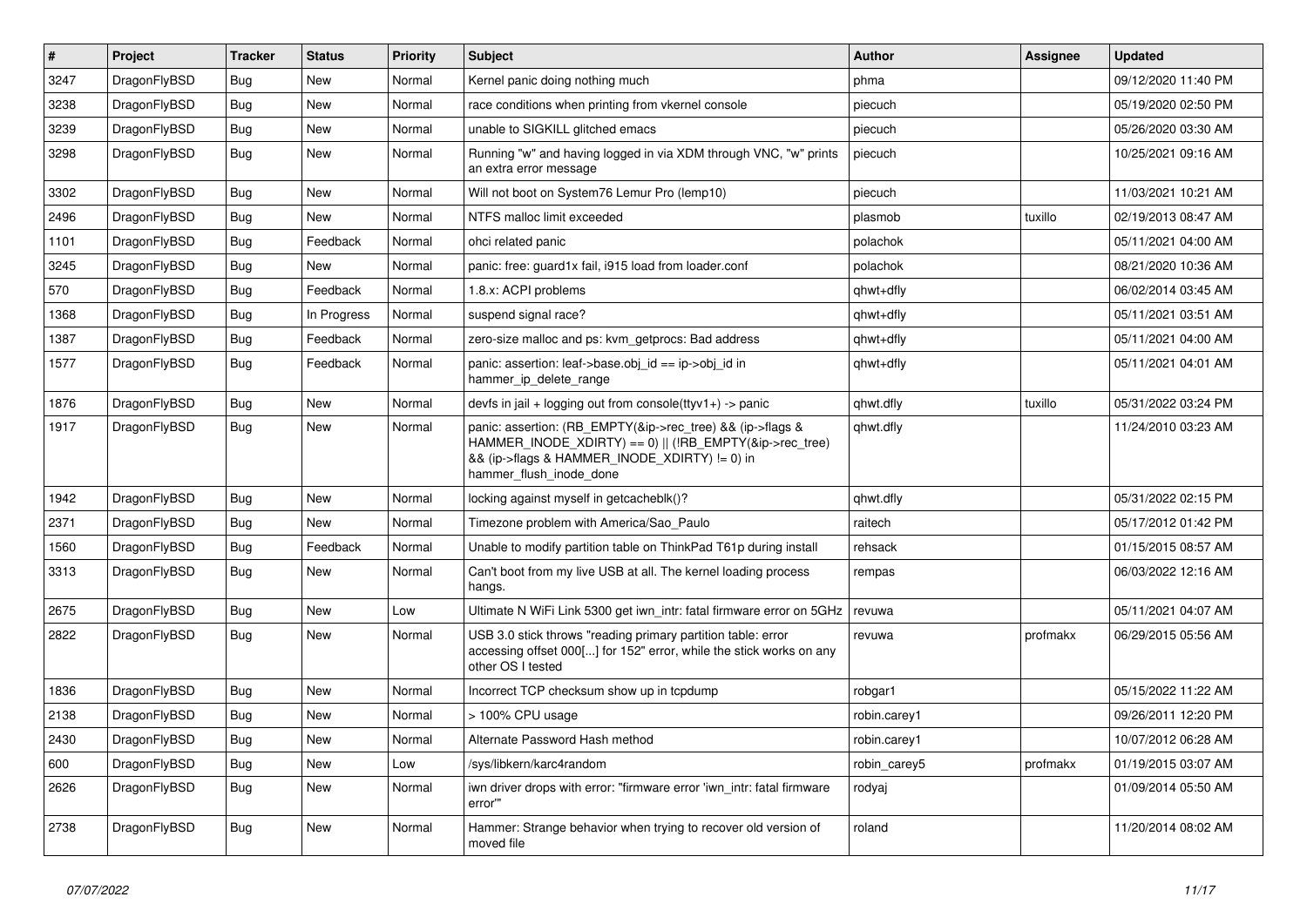| $\sharp$ | Project      | <b>Tracker</b> | <b>Status</b> | <b>Priority</b> | Subject                                                                                         | <b>Author</b> | Assignee | <b>Updated</b>      |
|----------|--------------|----------------|---------------|-----------------|-------------------------------------------------------------------------------------------------|---------------|----------|---------------------|
| 3141     | DragonFlyBSD | <b>Bug</b>     | New           | Normal          | dhclient blocks boot process                                                                    | rowo          |          | 12/16/2018 11:01 AM |
| 2887     | DragonFlyBSD | <b>Bug</b>     | New           | Low             | Missing extattr_namespace_to_string and<br>extattr string to namespace functions                | rubenk        |          | 02/06/2016 05:09 AM |
| 998      | DragonFlyBSD | Bug            | In Progress   | Normal          | Unconfiguring a vn while it is mounted                                                          | rumcic        | tuxillo  | 05/11/2021 04:00 AM |
| 1192     | DragonFlyBSD | Submit         | New           | Normal          | KKASSERTs in sys/kern/uipc_{msg,socket}.c are too strict                                        | rumcic        |          | 05/11/2021 04:07 AM |
| 1218     | DragonFlyBSD | <b>Bug</b>     | In Progress   | Normal          | panic: assertion: $error == 0$ in hammer start transaction                                      | rumcic        |          | 05/11/2021 04:00 AM |
| 1249     | DragonFlyBSD | Bug            | Feedback      | Normal          | panic: ffs vfree: freeing free inode                                                            | rumcic        |          | 03/10/2013 05:13 AM |
| 1250     | DragonFlyBSD | <b>Bug</b>     | Feedback      | Normal          | Panic upon plugging an USB flash drive into the machine                                         | rumcic        |          | 03/10/2013 05:17 AM |
| 1489     | DragonFlyBSD | <b>Bug</b>     | Feedback      | Normal          | panic: ufs dirbad: bad dir                                                                      | rumcic        |          | 03/10/2013 04:34 AM |
| 1580     | DragonFlyBSD | <b>Bug</b>     | Feedback      | Normal          | Panic (Fatal trap 12: page fault while in kernel mode) while playing<br>with pf and netif names | rumcic        |          | 12/21/2018 01:21 AM |
| 1873     | DragonFlyBSD | <b>Bug</b>     | <b>New</b>    | Normal          | Panic upon usb mouse detach and reattaching                                                     | rumcic        |          | 02/01/2011 09:53 AM |
| 1874     | DragonFlyBSD | Bug            | New           | Normal          | mpd listening on all IPs, accepting only on one                                                 | rumcic        |          | 05/08/2011 01:01 PM |
| 1975     | DragonFlyBSD | <b>Bug</b>     | New           | Normal          | Applications seg fault in select() and poll()                                                   | rumcic        |          | 05/31/2022 02:58 PM |
| 2072     | DragonFlyBSD | <b>Bug</b>     | New           | Normal          | Fatal trap 12: stopped at lwkt_send_ipiq3                                                       | rumcic        |          | 05/17/2011 04:12 AM |
| 2080     | DragonFlyBSD | Bug            | <b>New</b>    | Normal          | panic: lockmgr thrd_sleep: called from interrupt, ipi, or hard code<br>section                  | rumcic        |          | 05/30/2011 05:06 PM |
| 2423     | DragonFlyBSD | <b>Bug</b>     | New           | Urgent          | After multiple panics/locks, hitting KKASSERT in<br>hammer_init_cursor                          | rumcic        |          | 09/18/2012 02:28 AM |
| 2316     | DragonFlyBSD | Bug            | New           | Normal          | Ungraceful invalid password handling for adding a new user in the<br>installer                  | rune          |          | 04/27/2012 11:23 PM |
| 2549     | DragonFlyBSD | Bug            | In Progress   | Normal          | netgraph7: Kernel page fault.                                                                   | russiane39    | nant     | 05/10/2013 11:20 PM |
| 3047     | DragonFlyBSD | <b>Bug</b>     | New           | Normal          | HAMMER critical write error                                                                     | samuel        |          | 06/19/2019 09:50 AM |
| 2123     | DragonFlyBSD | <b>Bug</b>     | New           | Normal          | hammer is losing files                                                                          | schmir        |          | 08/30/2011 07:56 PM |
| 1944     | DragonFlyBSD | Bug            | New           | Normal          | panic: backing_object 0xdea7b258 was somehow re-referenced<br>during collapse!                  | sepherosa     |          | 12/27/2010 02:06 AM |
| 2042     | DragonFlyBSD | Bug            | <b>New</b>    | Normal          | kernel panic, when run boot0cfg                                                                 | sepherosa     |          | 05/31/2022 03:01 PM |
| 2100     | DragonFlyBSD | <b>Bug</b>     | Feedback      | Normal          | devfs related panic                                                                             | sepherosa     | alexh    | 07/10/2011 02:29 PM |
| 2924     | DragonFlyBSD | Bug            | New           | Normal          | cat -v fails to tag characters in extended table with M- prefix with<br>some locales            | sevan         |          | 07/11/2016 07:18 AM |
| 2933     | DragonFlyBSD | Submit         | <b>New</b>    | Normal          | Remove unix domain socket support from cat(1)                                                   | sevan         |          | 08/01/2016 08:10 PM |
| 3160     | DragonFlyBSD | Submit         | In Progress   | Normal          | State the implementation difference in pkill/pgrep manual                                       | sevan         | tuxillo  | 06/03/2022 05:15 PM |
| 2347     | DragonFlyBSD | <b>Bug</b>     | Feedback      | High            | Hammer PFSes destroy does not give back full space allocated to<br>PFS.                         | sgeorge       |          | 07/19/2012 01:11 AM |
| 2396     | DragonFlyBSD | Bug            | Feedback      | High            | Latest 3.1 development version core dumps while destroying master<br><b>PFS</b>                 | sgeorge       |          | 01/23/2013 04:10 PM |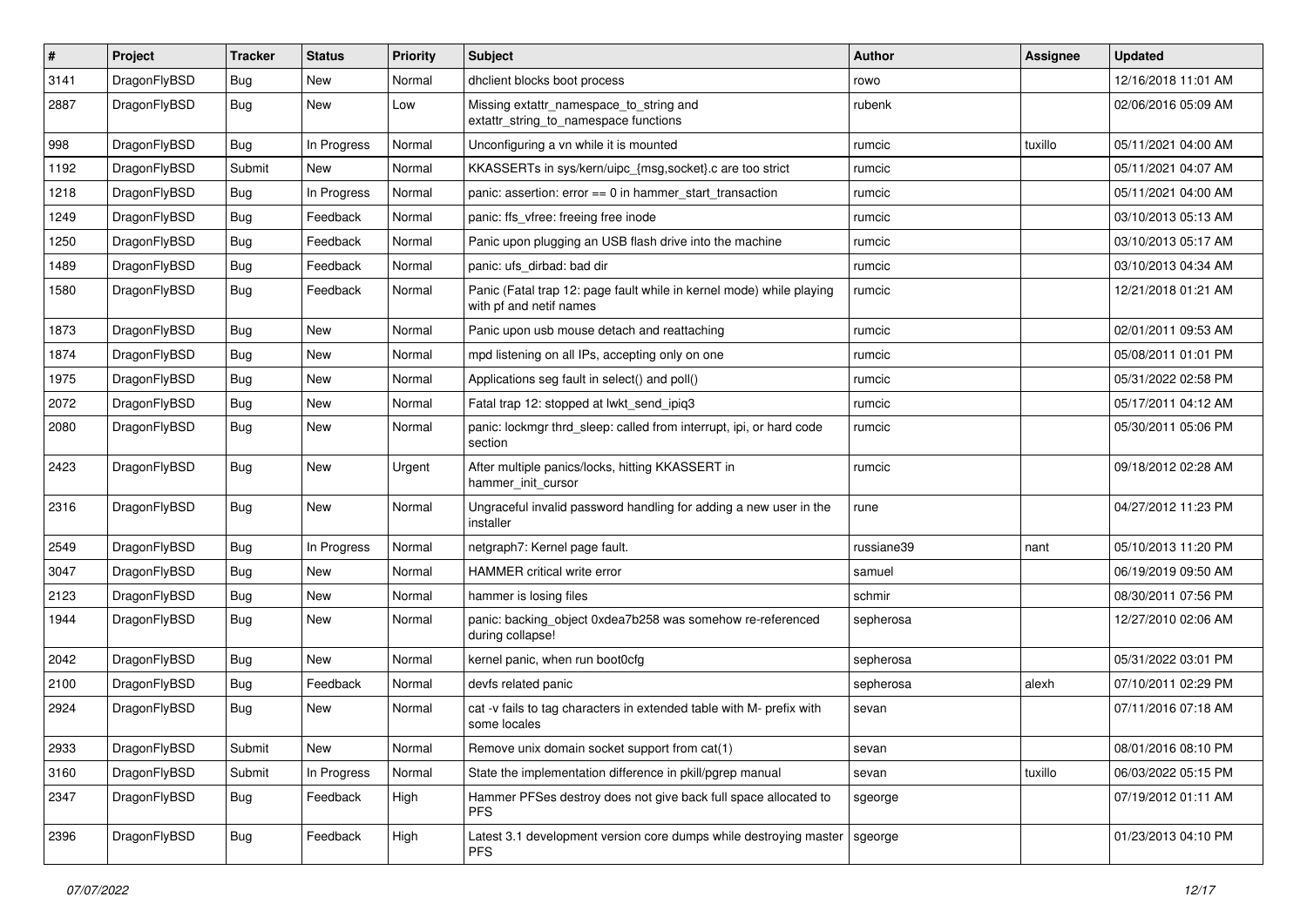| $\pmb{\#}$ | Project      | <b>Tracker</b> | <b>Status</b> | <b>Priority</b> | Subject                                                                             | <b>Author</b> | Assignee | <b>Updated</b>      |
|------------|--------------|----------------|---------------|-----------------|-------------------------------------------------------------------------------------|---------------|----------|---------------------|
| 2124       | DragonFlyBSD | Bug            | <b>New</b>    | Normal          | getty repeating too quickly on port /dev/ttyv0                                      | sgeorge.ml    |          | 09/01/2011 04:28 AM |
| 1884       | DragonFlyBSD | Bug            | New           | Normal          | System completely freezes while listening music (devbuf: malloc<br>limit exceeded)  | shamaz        |          | 01/24/2011 05:00 PM |
| 1935       | DragonFlyBSD | Bug            | <b>New</b>    | Normal          | mouse does not work after switching between x and console                           | shamaz        |          | 12/13/2010 10:06 AM |
| 1961       | DragonFlyBSD | Bug            | <b>New</b>    | Normal          | Can't create dump from DDB                                                          | shamaz        |          | 01/29/2011 09:02 PM |
| 2820       | DragonFlyBSD | Bug            | <b>New</b>    | Normal          | TP-Link USB Wi-Fi adapter cannot be reattached to the system                        | shamaz        |          | 05/22/2015 09:45 PM |
| 2863       | DragonFlyBSD | Bug            | <b>New</b>    | Normal          | HAMMER synch tid is zero                                                            | shamaz        |          | 12/12/2015 11:24 PM |
| 2891       | DragonFlyBSD | Bug            | <b>New</b>    | Normal          | Kernel panic in IEEE802.11 related code                                             | shamaz        |          | 05/29/2016 05:49 PM |
| 1302       | DragonFlyBSD | Bug            | In Progress   | Normal          | Checkpoint regression?                                                              | sjg           | sjg      | 07/10/2013 05:22 PM |
| 1786       | DragonFlyBSD | Bug            | <b>New</b>    | Normal          | Calling NULL function pointer initiates panic loop                                  | sjg           |          | 10/11/2010 05:28 PM |
| 2061       | DragonFlyBSD | Bug            | <b>New</b>    | Normal          | USB keyboard boot panic                                                             | sjg           |          | 05/04/2012 12:20 AM |
| 2141       | DragonFlyBSD | Bug            | <b>New</b>    | Urgent          | loader and/or documentation broken                                                  | sjg           |          | 01/20/2012 10:51 AM |
| 1964       | DragonFlyBSD | Bug            | <b>New</b>    | Normal          | iwn (panic assertion : wlan assert serialized)                                      | sjmm.ptr      | josepht  | 02/01/2011 12:57 PM |
| 2936       | DragonFlyBSD | Bug            | New           | Normal          | loader.efi crashes while loading kernel                                             | spaceille     |          | 08/20/2016 06:17 AM |
| 2077       | DragonFlyBSD | Bug            | <b>New</b>    | Normal          | USB devices conflicting                                                             | srussell      |          | 05/17/2011 05:12 PM |
| 2586       | DragonFlyBSD | <b>Bug</b>     | New           | Normal          | pf: "modulate" state seems problematic                                              | srussell      |          | 09/25/2013 07:36 PM |
| 2587       | DragonFlyBSD | Bug            | New           | Normal          | SATA DVD writer not detected by DragonFly                                           | srussell      |          | 09/04/2020 08:55 AM |
| 3129       | DragonFlyBSD | Bug            | <b>New</b>    | High            | Kernel panic with 5.2.0 on A2SDi-4C-HLN4F                                           | stateless     |          | 04/24/2018 12:50 AM |
| 2004       | DragonFlyBSD | Bug            | New           | Normal          | LWKT_WAIT_IPIQ panic                                                                | steve         |          | 03/08/2011 05:46 PM |
| 2055       | DragonFlyBSD | Bug            | <b>New</b>    | Normal          | $ssh + IPV6 + bridge \Rightarrow connection freezes$                                | steve         |          | 04/24/2011 07:13 PM |
| 2020       | DragonFlyBSD | Bug            | <b>New</b>    | Low             | Port brcm80211 driver from Linux to DragonFly BSD                                   | studer        |          | 03/05/2011 10:54 PM |
| 2082       | DragonFlyBSD | Bug            | <b>New</b>    | Normal          | dfbsd 2.10.1 amd64 - mc port build error with 'bmake bin-install'                   | sun-doctor    |          | 05/25/2011 07:18 PM |
| 243        | DragonFlyBSD | Bug            | Feedback      | Normal          | weird behavior in the shell                                                         | swildner      |          | 05/31/2022 02:51 PM |
| 1907       | DragonFlyBSD | Bug            | New           | Normal          | Hammer crash in hammer flusher flush()                                              | swildner      |          | 11/11/2010 05:07 AM |
| 1913       | DragonFlyBSD | Bug            | New           | Normal          | panic: assertion: ip->flush_state != HAMMER_FST_FLUSH in<br>hammer_flush_inode_core | swildner      |          | 11/20/2010 05:27 PM |
| 2509       | DragonFlyBSD | Bug            | <b>New</b>    | Normal          | Redefinition of DIRBLKSIZ in restore(8)                                             | swildner      |          | 06/04/2022 04:40 AM |
| 2915       | DragonFlyBSD | Bug            | New           | High            | Hammer mirror-copy problem                                                          | dfbsd         |          | 08/25/2016 05:28 AM |
| 3205       | DragonFlyBSD | <b>Bug</b>     | Feedback      | High            | Go compiler net test failing                                                        | t_dfbsd       | tuxillo  | 05/10/2021 02:45 AM |
| 3217       | DragonFlyBSD | Bug            | <b>New</b>    | Normal          | rescue tools: make install fails if rescue folder doesn't exist                     | dfbsd         |          | 11/27/2019 08:16 PM |
| 2921       | DragonFlyBSD | Submit         | New           | Normal          | Allow moused to accept userland mouse events                                        | tautolog      |          | 05/11/2021 04:08 AM |
| 3036       | DragonFlyBSD | <b>Bug</b>     | New           | Normal          | panic in icmp redirect start() ASSERT IN NETISR(0)                                  | tautolog      |          | 05/11/2017 07:27 PM |
| 3135       | DragonFlyBSD | Submit         | New           | Normal          | Add EVFILT_RECV and EVFILT_SEND                                                     | tautolog      |          | 05/25/2018 09:59 PM |
| 3113       | DragonFlyBSD | Bug            | In Progress   | Urgent          | Booting vKernel fails due being out of swap space                                   | tcullen       |          | 05/11/2021 04:14 AM |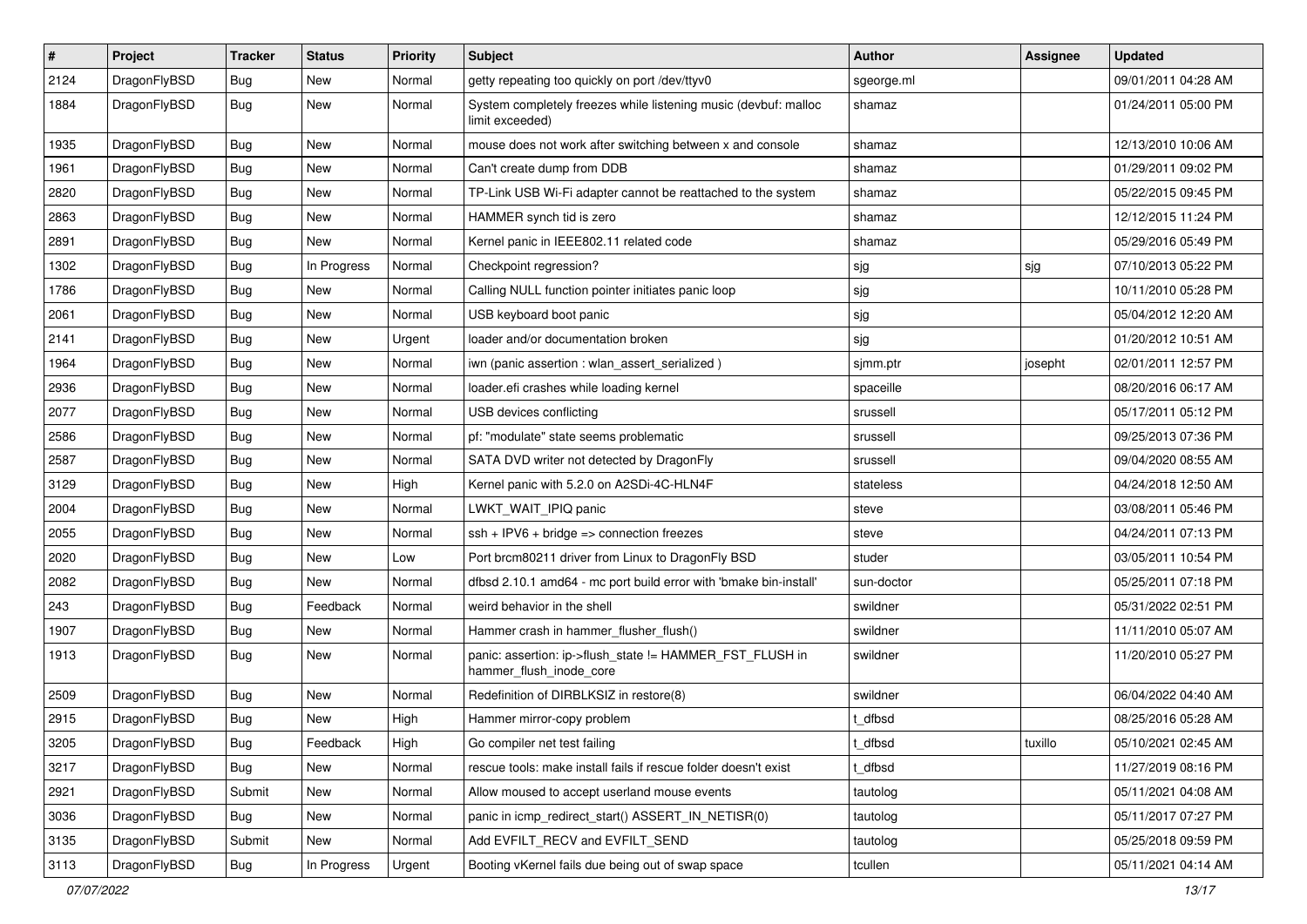| $\sharp$ | Project      | <b>Tracker</b> | <b>Status</b> | <b>Priority</b> | Subject                                                                                                  | Author            | Assignee | <b>Updated</b>      |
|----------|--------------|----------------|---------------|-----------------|----------------------------------------------------------------------------------------------------------|-------------------|----------|---------------------|
| 1127     | DragonFlyBSD | <b>Bug</b>     | Feedback      | Low             | cdrom drive not detected                                                                                 | tgr               | corecode | 01/15/2015 08:55 AM |
| 285      | DragonFlyBSD | <b>Bug</b>     | Feedback      | Low             | interrupt latency with re without ip address configured                                                  | thomas.nikolajsen |          | 02/20/2014 10:30 AM |
| 1984     | DragonFlyBSD | <b>Bug</b>     | New           | Normal          | hammer mount fails after crash - HAMMER: FIFO record bad head<br>signature                               | thomas.nikolaisen |          | 03/08/2011 06:57 PM |
| 2296     | DragonFlyBSD | Bug            | In Progress   | High            | panic: assertion "m->wire count > 0" failed                                                              | thomas.nikolajsen |          | 08/30/2012 06:09 AM |
| 2436     | DragonFlyBSD | <b>Bug</b>     | New           | Normal          | panic: assertion " $lp$ -> $lwp$ gcpu == dd->cpuid" failed in<br>dfly acquire curproc                    | thomas.nikolajsen |          | 01/23/2013 11:07 AM |
| 2609     | DragonFlyBSD | <b>Bug</b>     | New           | Normal          | master: panic: assertion<br>"LWKT_TOKEN_HELD_ANY(vm_object_token(object))" failed in<br>swp_pager_lookup | thomas.nikolaisen |          | 11/28/2013 11:36 AM |
| 2459     | DragonFlyBSD | <b>Bug</b>     | Feedback      | Normal          | apic problems with HP Probook 4510s                                                                      | thowe             |          | 11/27/2021 08:22 AM |
| 2857     | DragonFlyBSD | <b>Bug</b>     | <b>New</b>    | Normal          | hammer stalls via bitcoin-qt                                                                             | tkusumi           |          | 11/30/2015 06:52 AM |
| 3142     | DragonFlyBSD | Submit         | <b>New</b>    | Normal          | lib/libdmsg: Unbreak using new API EVP_CIPHER_CTX_new()                                                  | tkusumi           |          | 07/08/2018 04:18 AM |
| 3184     | DragonFlyBSD | <b>Bug</b>     | New           | Normal          | tsleep(9) return value when PCATCH specified                                                             | tkusumi           |          | 04/03/2019 06:49 AM |
| 3246     | DragonFlyBSD | <b>Bug</b>     | New           | Normal          | HAMMER2 unable to handle ENOSPC properly                                                                 | tkusumi           |          | 09/04/2020 11:11 AM |
| 3249     | DragonFlyBSD | <b>Bug</b>     | New           | Normal          | HAMMER2 fsync(2) not working properly                                                                    | tkusumi           |          | 09/21/2020 07:07 AM |
| 3266     | DragonFlyBSD | <b>Bug</b>     | <b>New</b>    | High            | Filesystems broken due to "KKASSERT(count &<br>TOK_COUNTMASK);"                                          | tkusumi           |          | 03/15/2021 01:21 PM |
| 3269     | DragonFlyBSD | Bug            | In Progress   | Normal          | Is double-buffer'd buf still required by HAMMER2?                                                        | tkusumi           |          | 05/12/2021 04:09 PM |
| 3312     | DragonFlyBSD | Submit         | New           | Normal          | hammer2: redundant chain modify after chain creation                                                     | tkusumi           |          | 05/15/2022 01:35 PM |
| 3316     | DragonFlyBSD | Bug            | <b>New</b>    | Normal          | hammer2_dirent_create() allows creating >1 dirents with the same<br>name                                 | tkusumi           |          | 06/05/2022 12:35 PM |
| 2812     | DragonFlyBSD | <b>Bug</b>     | <b>New</b>    | Normal          | Panic on Intel DE3815TYKHE                                                                               | tmorp             |          | 05/14/2015 03:14 PM |
| 2930     | DragonFlyBSD | <b>Bug</b>     | <b>New</b>    | High            | 'objcache' causes panic during 'nfs_readdir'                                                             | tofergus          |          | 07/26/2016 01:09 PM |
| 2931     | DragonFlyBSD | <b>Bug</b>     | <b>New</b>    | Low             | 'gdb' of 'vkernel' unable to print backtrace                                                             | tofergus          |          | 07/26/2016 01:51 PM |
| 2473     | DragonFlyBSD | <b>Bug</b>     | New           | Normal          | Kernel crash when trying to up the wpi0 device (Dfly<br>v3.3.0.758.g47388-DEVELOPMENT)                   | tomaz             |          | 02/24/2014 08:50 AM |
| 1282     | DragonFlyBSD | Bug            | Feedback      | Normal          | panic (trap 12) when booting SMP kernel on Atom 330 (dual core)                                          | tomaz.borstnar    |          | 05/11/2021 04:00 AM |
| 1579     | DragonFlyBSD | Bug            | Feedback      | Normal          | dfly 2.4.1 does not like HP DL360G4p and Smart Array 6400 with<br>MSA20                                  | tomaz.borstnar    | tuxillo  | 06/02/2014 02:44 PM |
| 3252     | DragonFlyBSD | <b>Bug</b>     | New           | Normal          | tcsetattr/tcgetattr set errno incorrectly on non-TTY                                                     | tonyc             |          | 10/26/2020 09:34 PM |
| 3319     | DragonFlyBSD | Bug            | New           | Normal          | setproctitle() calls can change effect of later setproctitle() calls                                     | tonyc             |          | 06/29/2022 06:10 PM |
| 806      | DragonFlyBSD | <b>Bug</b>     | Feedback      | Normal          | boot error on MacBook                                                                                    | tralamazza        |          | 06/04/2022 05:28 AM |
| 3170     | DragonFlyBSD | <b>Bug</b>     | New           | Normal          | repeatable nfsd crash                                                                                    | tse               |          | 06/11/2020 05:52 AM |
| 3197     | DragonFlyBSD | <b>Bug</b>     | New           | Normal          | DragonFly upgrades                                                                                       | tse               |          | 04/18/2020 04:18 PM |
| 3199     | DragonFlyBSD | <b>Bug</b>     | New           | Normal          | PFS label not found panic                                                                                | tse               |          | 08/21/2019 03:51 AM |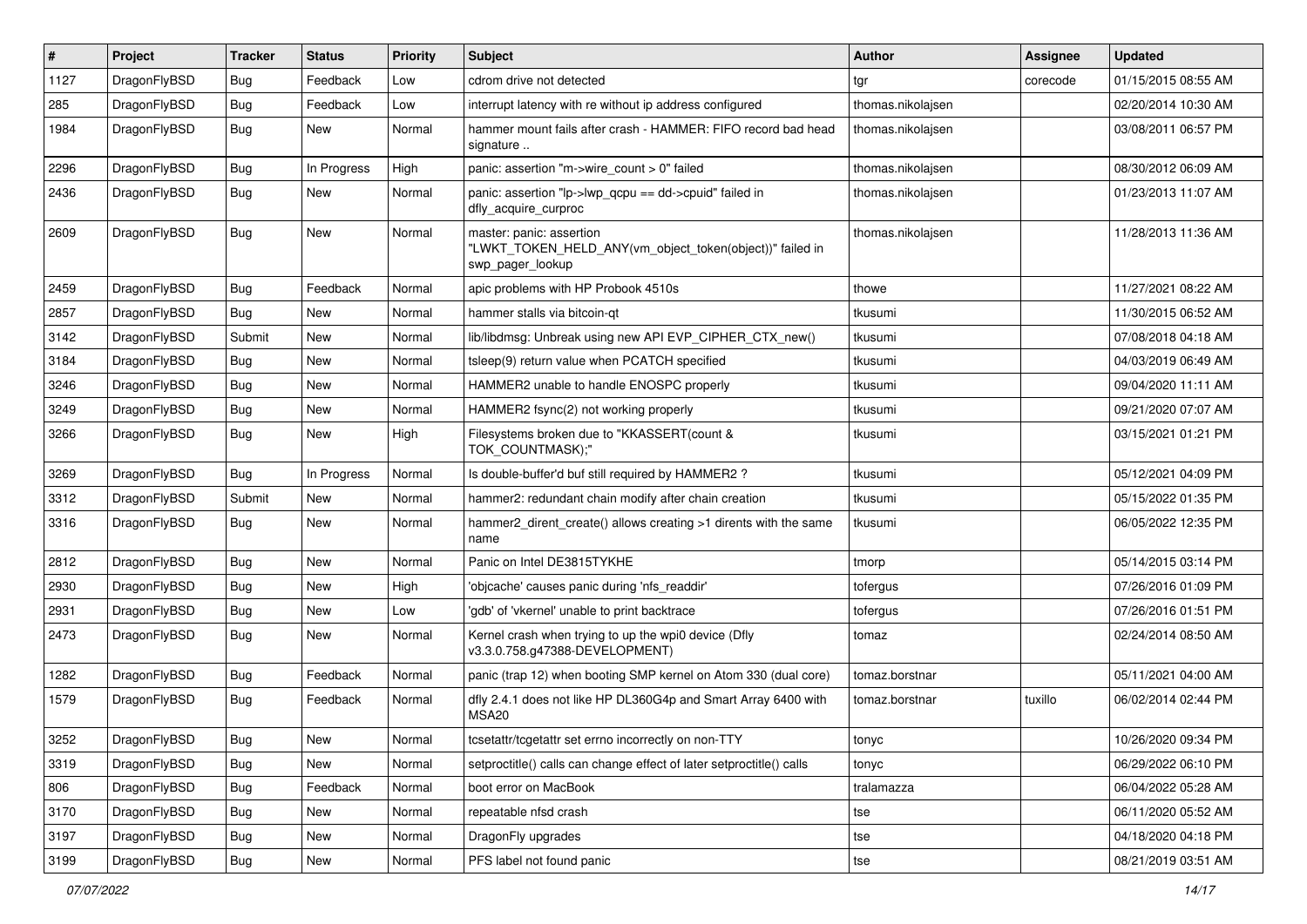| #    | Project      | <b>Tracker</b> | <b>Status</b> | <b>Priority</b> | Subject                                                                                                   | <b>Author</b> | Assignee | <b>Updated</b>      |
|------|--------------|----------------|---------------|-----------------|-----------------------------------------------------------------------------------------------------------|---------------|----------|---------------------|
| 3208 | DragonFlyBSD | Bug            | <b>New</b>    | Normal          | Crash related to nfsd                                                                                     | tse           |          | 06/11/2020 05:52 AM |
| 3225 | DragonFlyBSD | Bug            | <b>New</b>    | Normal          | nfsd freeze when using qemu                                                                               | tse           |          | 03/17/2020 11:52 AM |
| 3231 | DragonFlyBSD | <b>Bug</b>     | New           | Normal          | wifi drops on 5.8                                                                                         | tse           |          | 04/06/2020 05:08 AM |
| 2140 | DragonFlyBSD | Bug            | <b>New</b>    | High            | hammer_io_delallocate panic with 'duplicate entry' message                                                | ttw           |          | 10/07/2011 12:22 PM |
| 1332 | DragonFlyBSD | Bug            | Feedback      | Normal          | DFBSD 2.2 - Booting usbcdrom/usbsticks on thinkpad hangs on<br>"BTX Halted"                               | tuxillo       |          | 05/11/2021 04:00 AM |
| 1819 | DragonFlyBSD | Bug            | In Progress   | Low             | truss - Major revamping task list                                                                         | tuxillo       | tuxillo  | 11/27/2021 08:45 AM |
| 1867 | DragonFlyBSD | <b>Bug</b>     | <b>New</b>    | Normal          | it(4) motherboard and fan problems                                                                        | tuxillo       |          | 07/08/2011 10:48 AM |
| 1959 | DragonFlyBSD | Bug            | <b>New</b>    | Normal          | DFBSD v2.9.1.422.gc98f2 - Panic during boot - IPv6 and PF                                                 | tuxillo       |          | 01/13/2011 03:37 AM |
| 2078 | DragonFlyBSD | Bug            | <b>New</b>    | Normal          | DFBSD i386 v2.11.0.201.g3ed2f - Panic during installworld into a<br>vn0 device                            | tuxillo       |          | 05/19/2011 07:50 PM |
| 2084 | DragonFlyBSD | Bug            | <b>New</b>    | Normal          | DFBSD v2.11.0.242.g4d317 - panic: zone: entry not free                                                    | tuxillo       |          | 07/03/2012 01:23 AM |
| 2129 | DragonFlyBSD | <b>Bug</b>     | New           | Normal          | DFBSD v2.11.0.661.gf9438 i386 - panic: lockmgr thrd sleep                                                 | tuxillo       |          | 09/05/2011 09:49 AM |
| 2166 | DragonFlyBSD | Bug            | <b>New</b>    | Normal          | DFBSD v2.13.0.109.g05b9d - Strange lockups                                                                | tuxillo       |          | 10/29/2011 11:20 AM |
| 2171 | DragonFlyBSD | Bug            | New           | Normal          | DFBSD v2.13.0.151.gdc8442 - panic: assertion "(*ptep &<br>$(PG_MANAGED PG_V)$ == PG_V"                    | tuxillo       |          | 11/04/2011 05:06 PM |
| 2224 | DragonFlyBSD | Bug            | <b>New</b>    | Normal          | v2.13.0.291.gaa7ec - Panic on fq while installing world                                                   | tuxillo       |          | 11/18/2011 01:40 AM |
| 2282 | DragonFlyBSD | <b>Bug</b>     | In Progress   | Normal          | gdb segfaults with certain corefiles                                                                      | tuxillo       |          | 01/18/2012 04:40 PM |
| 2283 | DragonFlyBSD | Bug            | New           | Normal          | DFBSD DragonFly v2.13.0.957.g4f459 - pmap_release: page<br>should already be gone 0xc27120bc              | tuxillo       |          | 01/23/2012 03:03 AM |
| 2345 | DragonFlyBSD | <b>Bug</b>     | In Progress   | Normal          | DFBSD v3.1.0.457.gd679f - NFS panic on diskless station                                                   | tuxillo       |          | 04/07/2012 05:22 PM |
| 2351 | DragonFlyBSD | Bug            | In Progress   | Normal          | DFBSD v3.1.0.579.g44ccf - Stuck during startup, random freezes                                            | tuxillo       |          | 04/24/2012 08:21 AM |
| 2358 | DragonFlyBSD | Bug            | In Progress   | Normal          | DFBSD v3.0.2.32.g928ca - panic: hammer: insufficient undo FIFO<br>space!                                  | tuxillo       | tuxillo  | 05/10/2021 02:50 AM |
| 2495 | DragonFlyBSD | Bug            | New           | High            | DFBSD v3.3.0.960.g553fe7 - ocnt != 0" failed in<br>prop_object_release                                    | tuxillo       |          | 05/31/2022 04:08 PM |
| 2498 | DragonFlyBSD | Bug            | <b>New</b>    | Normal          | DFBSD v3.2.2-RELEASE - LIST_FIRST(&bp->b_dep) == NULL"<br>failed in vfs_vmio_release                      | tuxillo       |          | 05/31/2022 04:09 PM |
| 2556 | DragonFlyBSD | <b>Bug</b>     | Feedback      | Normal          | DragonFly v3.5.0.81.gd3479 - Process signal weirdness                                                     | tuxillo       |          | 12/17/2013 03:48 PM |
| 2629 | DragonFlyBSD | <b>Bug</b>     | New           | Normal          | Replace gcc44 with llvm34, clang34, and libc++                                                            | tuxillo       |          | 06/02/2014 02:30 PM |
| 2630 | DragonFlyBSD | <b>Bug</b>     | New           | Normal          | Bring in latest iconv fixes from FreeBSD10 as well as csmapper<br>updates                                 | tuxillo       |          | 05/11/2021 03:54 AM |
| 2631 | DragonFlyBSD | <b>Bug</b>     | In Progress   | Low             | Verify library versioning current with full package build and switch it<br>on (after publishing packages) | tuxillo       |          | 05/11/2021 04:06 AM |
| 2636 | DragonFlyBSD | <b>Bug</b>     | Feedback      | Low             | Add -x flag to iostat (a la solaris)                                                                      | tuxillo       |          | 05/11/2021 04:07 AM |
| 2638 | DragonFlyBSD | <b>Bug</b>     | Feedback      | High            | Fix machdep.pmap_mmu_optimize                                                                             | tuxillo       |          | 05/11/2021 04:07 AM |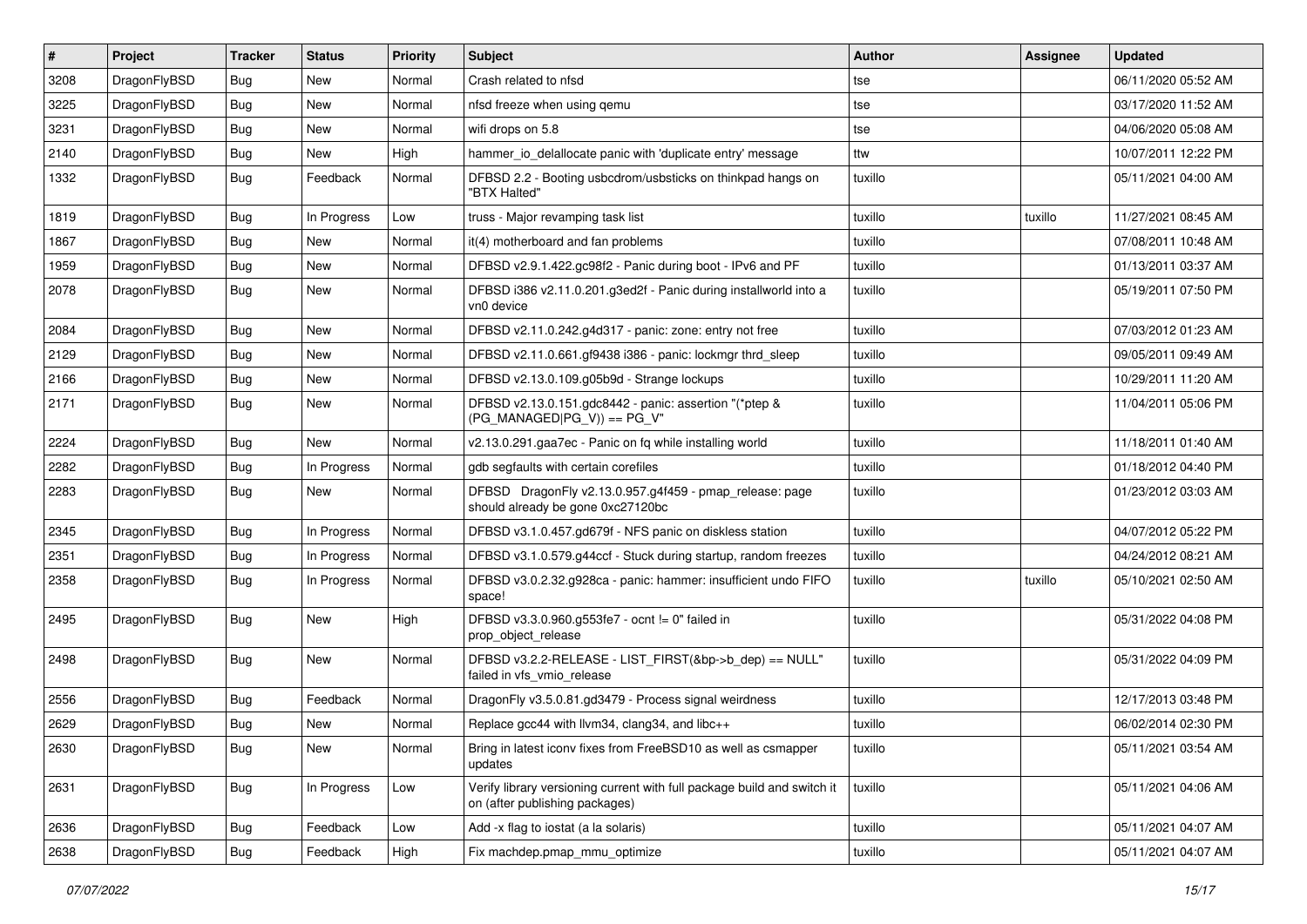| $\vert$ # | <b>Project</b> | <b>Tracker</b> | <b>Status</b> | <b>Priority</b> | <b>Subject</b>                                                                                | <b>Author</b>    | Assignee  | <b>Updated</b>      |
|-----------|----------------|----------------|---------------|-----------------|-----------------------------------------------------------------------------------------------|------------------|-----------|---------------------|
| 2641      | DragonFlyBSD   | Bug            | <b>New</b>    | Normal          | Panic when loading natapci as module                                                          | tuxillo          |           | 05/11/2021 03:54 AM |
| 2647      | DragonFlyBSD   | <b>Bug</b>     | New           | Normal          | HAMMER panic on 3.6.0                                                                         | tuxillo          |           | 05/11/2021 03:54 AM |
| 3157      | DragonFlyBSD   | <b>Bug</b>     | <b>New</b>    | Normal          | TP-Link UE300 not working in 5.2-RELEASE                                                      | tuxillo          |           | 11/15/2018 02:08 PM |
| 3196      | DragonFlyBSD   | Bug            | New           | Normal          | test issue after redmine upgrade (2)                                                          | tuxillo          |           | 07/05/2019 04:33 AM |
| 3295      | DragonFlyBSD   | Bug            | In Progress   | Normal          | Adapt devel/libvirt for nymm                                                                  | tuxillo          | tuxillo   | 11/03/2021 04:56 PM |
| 3314      | DragonFlyBSD   | Bug            | New           | Normal          | Bring virtio console(4) from FreeBSD                                                          | tuxillo          | tuxillo   | 05/29/2022 08:24 AM |
| 2828      | DragonFlyBSD   | <b>Bug</b>     | <b>New</b>    | High            | On AMD APUs and Bulldozer CPUs, the machdep.cpu_idle_hlt<br>sysctl should be 3 by default     | vadaszi          | vadaszi   | 05/11/2021 04:07 AM |
| 293       | DragonFlyBSD   | <b>Bug</b>     | Feedback      | Low             | Various updates to the handbook                                                               | victor           | victor    | 03/10/2013 04:46 AM |
| 1661      | DragonFlyBSD   | Bug            | In Progress   | Normal          | panic on password entry mount smb filesystem                                                  | vsrinivas        |           | 11/27/2021 08:29 AM |
| 1744      | DragonFlyBSD   | Bug            | In Progress   | Normal          | HAMMER fsstress panic in hammer setup child callback                                          | vsrinivas        |           | 05/11/2021 04:05 AM |
| 1749      | DragonFlyBSD   | Bug            | In Progress   | Normal          | HAMMER fsstress panic in hammer_flush_inode_core<br>'ip->flush_state != HAMMER_FST_FLUSH'     | vsrinivas        |           | 05/11/2021 04:06 AM |
| 1861      | DragonFlyBSD   | Bug            | <b>New</b>    | Normal          | panic via kprintf (lockmgr called in a hard section)                                          | vsrinivas        |           | 10/11/2010 12:56 AM |
| 2071      | DragonFlyBSD   | Bug            | <b>New</b>    | High            | Panic on assertion: $(int)(flag->seq - seq) > 0$ in hammer flusher flush<br>after inode error | vsrinivas        |           | 06/12/2011 07:59 AM |
| 2081      | DragonFlyBSD   | <b>Bug</b>     | Feedback      | Normal          | Panic on device "detach" / "failure"                                                          | vsrinivas        |           | 02/29/2012 07:11 AM |
| 2085      | DragonFlyBSD   | <b>Bug</b>     | <b>New</b>    | Normal          | panic: assertion: $(m\rightarrow$ flags & PG MAPPED) == 0 in<br>vm_page_free_toq              | vsrinivas        |           | 06/10/2011 07:48 AM |
| 2113      | DragonFlyBSD   | Bug            | <b>New</b>    | Normal          | nmalloc threaded program fork leak                                                            | vsrinivas        | vsrinivas | 08/11/2011 07:25 PM |
| 2136      | DragonFlyBSD   | Bug            | <b>New</b>    | Normal          | socketpair() doesn't free file descriptors on copyout failure                                 | vsrinivas        |           | 04/05/2013 09:13 AM |
| 2154      | DragonFlyBSD   | Bug            | <b>New</b>    | Normal          | vkernel copyout() doesn't return EFAULT on error                                              | vsrinivas        |           | 10/20/2011 03:53 AM |
| 2360      | DragonFlyBSD   | Bug            | In Progress   | Normal          | Wishlist: virtio driver import                                                                | vsrinivas        |           | 06/04/2022 04:16 AM |
| 2489      | DragonFlyBSD   | Bug            | New           | Normal          | nmalloc doesn't cache VA for allocations > 8KB                                                | vsrinivas        |           | 06/10/2014 05:51 AM |
| 2490      | DragonFlyBSD   | Bug            | New           | Normal          | nmalloc should color addresses to avoid cache bank conflictsw                                 | vsrinivas        |           | 06/10/2014 05:51 AM |
| 1185      | DragonFlyBSD   | <b>Bug</b>     | <b>New</b>    | High            | need a tool to merge changes into /etc                                                        | wa1ter           |           | 02/18/2014 06:02 AM |
| 3124      | DragonFlyBSD   | Bug            | New           | High            | DragonFlyBSD 5.0.2 with Hammer2 with UEFI install doesn't boot                                | wiesl            |           | 06/18/2019 05:07 AM |
| 2886      | DragonFlyBSD   | Bug            | New           | Normal          | dragonfly mail agent: sending a testmail causes high system load                              | worf             |           | 02/05/2016 05:53 AM |
| 2252      | DragonFlyBSD   | Bug            | New           | Low             | snd hda not useable if loaded via /boot/loader.conf                                           | xbit             | swildner  | 12/14/2011 12:23 AM |
| 2287      | DragonFlyBSD   | Bug            | <b>New</b>    | Normal          | HAMMER(ROOT) Illegal UNDO TAIL signature at<br>300000001967c000                               | v0n3t4n1         |           | 11/07/2018 01:22 AM |
| 2797      | DragonFlyBSD   | Bug            | In Progress   | Low             | vkernels with & without machdep.pmap mmu optimize                                             | yellowrabbit2010 |           | 11/27/2021 08:06 AM |
| 2840      | DragonFlyBSD   | Bug            | New           | Normal          | wrong voltage is reported                                                                     | yellowrabbit2010 |           | 09/11/2015 06:09 PM |
| 604       | DragonFlyBSD   | Bug            | In Progress   | Normal          | 1.8.1-RELEASE - clock runs fast on mainboard ASUS P5A-B                                       | yeti             |           | 05/11/2021 03:55 AM |